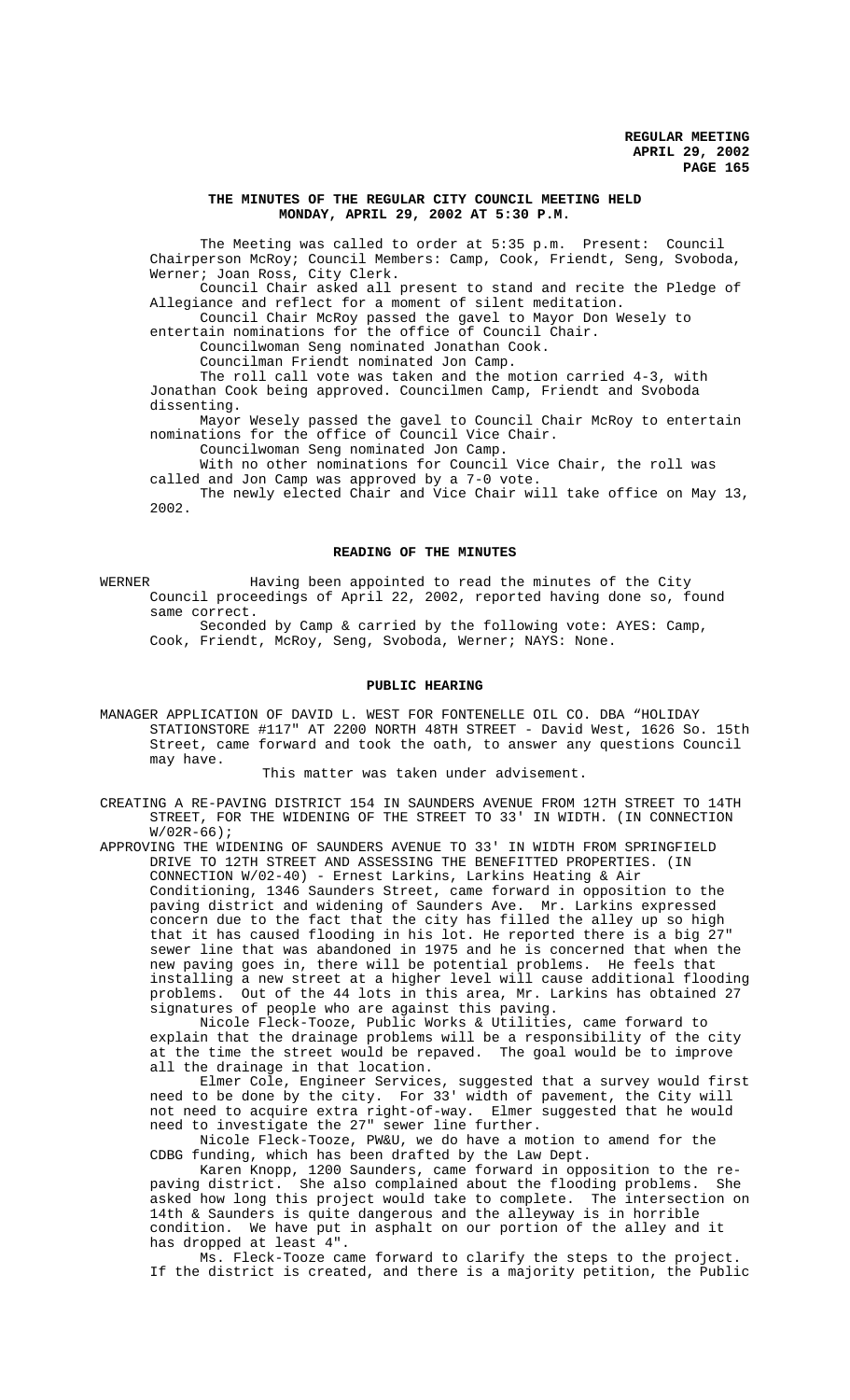> Works Dept. would come back to the Council with a resolution ordering construction. That would be the point of time of looking at details and so forth and the surveying. If at that time, the cost changed because of something unexpected or unforseen, if it came out to be greater than 25% of the original cost, we would come back to this Council prior to the construction of it.

> Council Chair McRoy reiterated that we would still need 51% of the neighbors to approve this paving district.

> Judy Isley, 1229 & 1240 Saunders Street, came forward in opposition. She stated that having this street closed for repaving would be a hardship on both of their businesses, as they have no other access for their customers. She stated they had a contract with the railroad and it would cost them approximately \$10,000 to put a different door in the back side of their business, allowing their customers access. This is an expenditure they are not willing to make, due to the present economy.

Mr. Cole assured Ms. Isley that the city would work with them to provide access to their business during the construction process.

Councilman Camp asked about the process of pricing the construction phase out and discussing with business property owners of ways to meet their needs.

Mr. Cole replied they usually have a survey done, obviously for future reference. We can attempt to work with property owners with the design team to figure out a plan. As far as costs go, this is a<br>creation stage, we don't have an actual order to construct. Time can creation stage, we don't have an actual order to construct. Time can effect the cost of materials.

Councilman Camp asked if the Isley's could have total accessibility to their business would they still be in favor of the paving district.

Pete Wooley, 1329 Dawes, Arrow Stage Lines, came forward in opposition to the paving district.

Mike Morosin, 2055 S Street, JAVA citizen for Antelope Valley project, noted that it was too bad that the person who requested this paving district was not present at this meeting.

Councilman Friendt asked Nicole Fleck-Tooze of Public Works to explain the criteria of CDBG funds and she replied that it only applied to residential homes, rather than businesses.

This matter was taken under advisement.

AMENDING TITLE 8, HEALTH & SANITATION, OF THE LINCOLN MUNICIPAL CODE BY CREATING CHAPTER 8.08 TO REGULATE BODY ART ESTABLISHMENTS AND PRACTITIONERS BY REQUIRING ESTABLISHMENTS TO MEET AND MAINTAIN CERTAIN REQUIREMENTS IN ORDER TO OBTAIN AND MAINTAIN A PERMIT FROM THE LINCOLN-LANCASTER COUNTY HEALTH DEPARTMENT; REQUIRING PRACTITIONERS TO RECEIVE PROPER TRAINING BEFORE BEING ISSUED A PERMIT; AND PROHIBITING ALL BODY ART, EXCEPT BODY PIERCING, ON MINORS UNDER THE AGE OF 18. - SCOTT Holmes, Health Dept. came forward and reviewed the new code for Council and clarified several key issues that would now be covered. Scott reported that there had been excellent cooperation with the future regulated parties and they were supportive of these changes to the code.

Councilman Werner questioned Scott about the no smoking in areas where the body art was being done. Scott explained that there is a risk of hand to mouth contamination from this process, and the exposure of environmental tobacco smoke.

Mike Morosin, State HIV Committee, 2055 S Street, came forward in favor of this new code.

Councilman Werner explained that there is an amendment that there may be considered for allowing body art or tattooing for people under 18 years of age with the consent of their parent.

Councilman Friendt asked if this would be the only opportunity for the public to address the issue of parental consent.

Dana Roper, City Attorney, came forward to explain that if Council wanted to, we could continue the public hearing to allow additional publicity and allow people who may not be aware of the amendment.

Council Chair McRoy asked if the amendment had been advertised with the original ordinance last week? Mr. Roper affirmed that to be correct.

 Councilman Werner made a motion to bring forward the amendment that would allow body art for people under the age of 18 with parental consent. Seconded by Svoboda. Discussion ensued among Council members regarding procedures on this amendment and advertising of such. No roll call vote was taken. Motion was withdrawn by Councilman Werner.

LeRoy Downey, 2525 Cleveland, came forward in favor of the parental consent.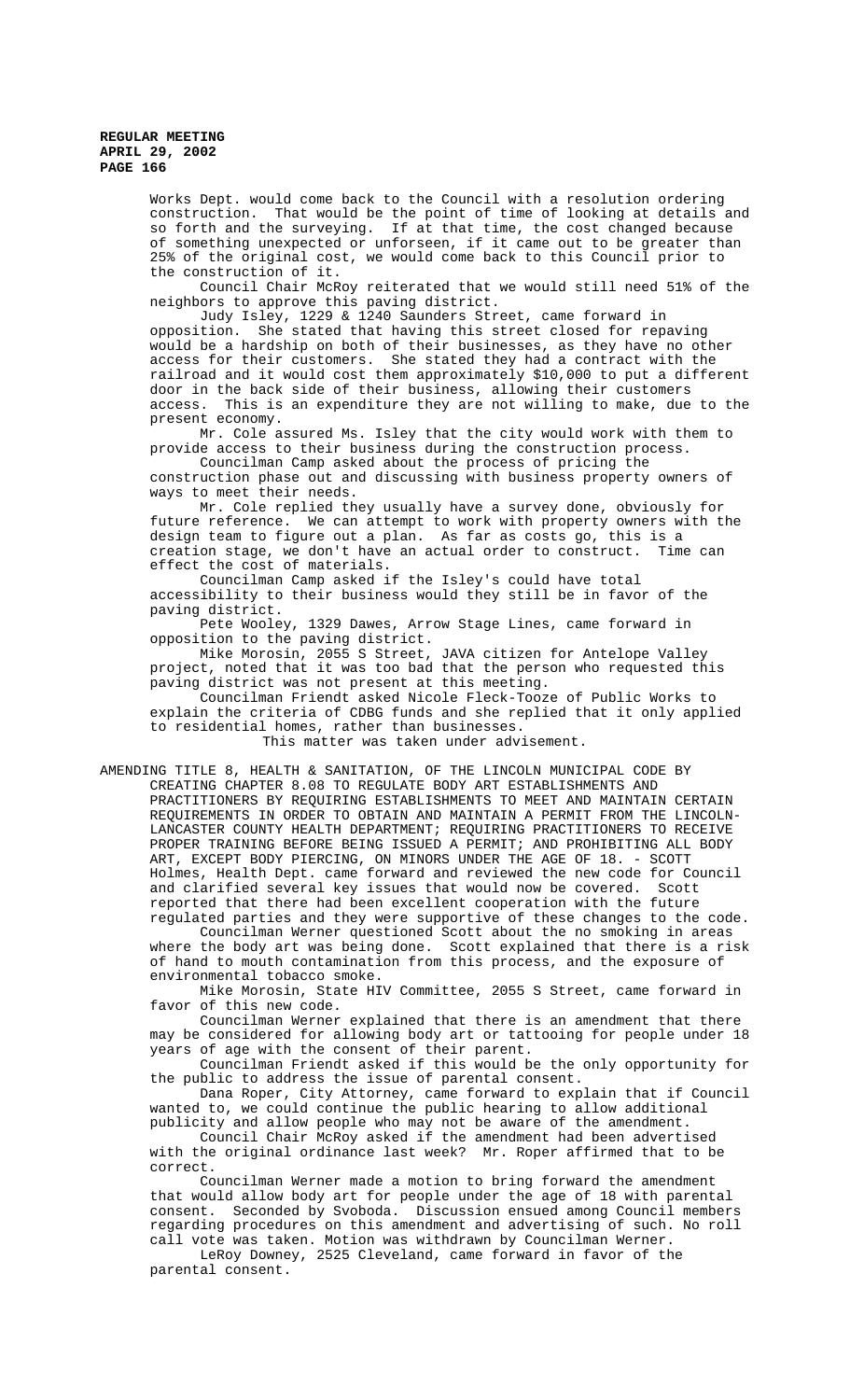Russ Baehr, 633 So. 112th Street, came forward in favor of the ordinance and especially the amendment regarding parental consent. He asked for clarification of the meaning of parental consent. He stated he felt that parental consent would mean that the parent be present.

Tonya Skinner, Asst. City Atty., came forward to answer Mr. Baehr's question regarding parental consent. She stated that the parent needs to be present while the child is receiving the body art. The parents would have to show proof of identification and also an index fingerprint taken and the requirement of the establishment to keep that on file.

Donna Brophy, 3025 So. 42nd Street, came forward in favor of the ordinance.

Councilman Camp commended Mrs. Brophy for coming forward with this issue and bringing it to the attention of the public and that this ordinance is needed for public safety.

This matter was taken under advisement.

AMENDING CHAPTER 6.04 OF THE LINCOLN MUNICIPAL CODE BY ADDING A NEW SECTION NUMBERED 6.04.435 TO MAKE IT UNLAWFUL FOR ANY PERSON TO OWN, KEEP, OR HARBOR ANY BIRD OR ANIMAL WHICH BY LOUD, CONTINUED, OR FREQUENT NOISE SHALL DISTURB THE PEACE AND QUIET OF ANY PERSON OR NEIGHBORHOOD, TO PROVIDE EXCEPTIONS, AND TO PROVIDE DEFINED FINES FOR FIRST, SECOND, AND THIRD OFFENSES - Mike Morosin, 2055 S Street, came forward to ask the following questions in regards to what decibel level of loud will be considered; what length of time is considered as continued; and the definition of frequent?

Dana Roper, City Attorney, came forward to address Mr. Morosin's questions.

Roberta Nichols, 701 Yukon Ct., came forward to express her feelings about the roosters in her neighborhood and that they are frustrated as homeowners and believe people should not be allowed to have roosters in the city limits.

Leo Behne, 4240 Belridge Drive, came forward and stated they have been putting up with three to four months of crowing roosters in their neighborhood. He is concerned that there has not been an ordinance previously to cover this issue.

Craig Groat, 4935 Huntington Street, expressed his opinions saying that he enjoyed hearing roosters crowing and that many serious gardeners enjoy having chickens to help eliminate insects in the garden. This matter was taken under advisement.

**7:20 P.M. BREAK 7:35 P.M. RECONVENED**

APPROVING JACK'S BAR & GRILL AT 100 N. 8TH STREET AS A KENO SATELLITE SITE - John Hewitt, Big Red Keno, came forward to answer questions council may have. He advised them it was a change of ownership. This matter was taken under advisement.

SPECIAL PERMIT 622E - APPLICATION OF LAKESIDE PARTNERS, L.L.C. TO AMEND THE LAKESIDE VILLAGE COMMUNITY UNIT PLAN TO INCREASE THE MAXIMUM ALLOWABLE HEIGHT FROM 35 FEET TO 36.5 FEET TO ALLOW 9-FOOT CEILINGS ON THE THIRD FLOOR OF THE APARTMENT BUILDINGS, ON PROPERTY GENERALLY LOCATED AT WEST S STREET AND LAKESIDE DRIVE - Mark Hunzeker, Attorney, 530 So. 13th Street, Suite B, came forward on behalf of his clients. This matter was taken under advisement.

SPECIAL PERMIT 1913 - APPLICATION OF HERITAGE LAKES, L.L.C. TO DEVELOP HERITAGE LAKES COMMUNITY UNIT PLAN CONSISTING OF 134 DWELLING UNITS, WITH A MODIFICATION OF THE YARDS TO ALLOW STRUCTURES TO BE BUILT TO THE LOT LINES FOR SINGLE FAMILY DWELLINGS AND A WAIVER OF THE REQUIRED LOT AREA, ON PROPERTY GENERALLY LOCATED AT SOUTH 98TH STREET AND PINE LAKE ROAD. (IN CONNECTION W/02R-89);

ACCEPTING AND APPROVING THE PRELIMINARY PLAT OF HERITAGE LAKES FOR 124 LOTS, WITH WAIVERS TO THE REQUIRED LOT DEPTH AND SIDEWALKS ON ONE SIDE OF THE PRIVATE ROADWAY, ON PROPERTY GENERALLY LOCATED AT SOUTH 98TH STREET AND PINE LAKE ROAD. (IN CONNECTION W/02R-88) - Jack Lynch of Olsson Associates came forward to explain the reasoning to eliminate the setbacks. The variance was needed to create outlots and for landscaping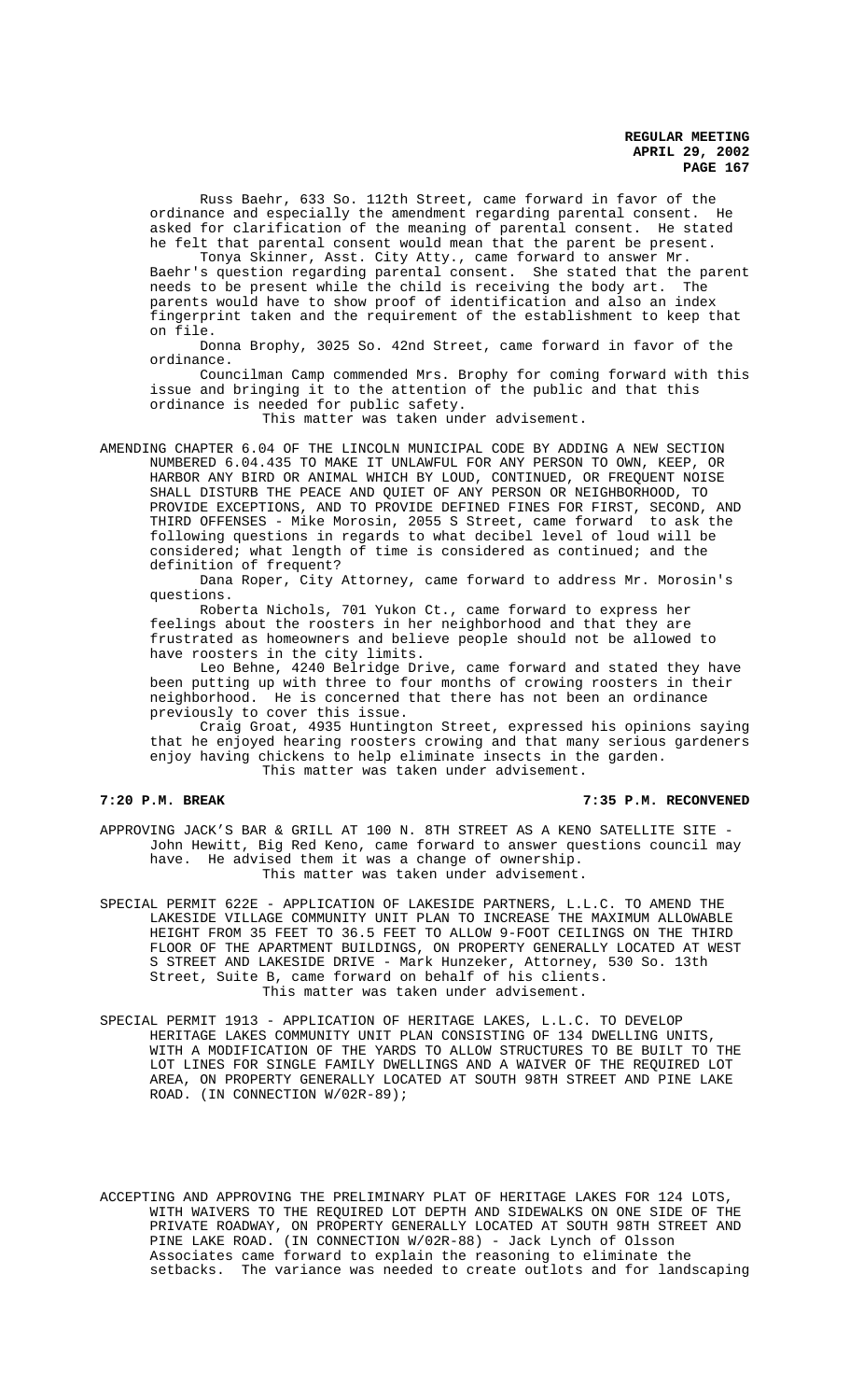purposes.

This matter was taken under advisement.

SPECIAL PERMIT 1956 - APPLICATION OF WINONA KETELHUT, PATRICIA SLAUGHTER, AND CONNIE HEIER, TO DEVELOP PHEASANT POINTE COMMUNITY UNIT PLAN FOR 9 SINGLE-FAMILY ACREAGE DWELLING UNITS ON PROPERTY GENERALLY LOCATED AT SOUTH 148TH STREET AND YANKEE HILL ROAD. (IN CONNECTION W/02R-91); ACCEPTING AND APPROVING THE PRELIMINARY PLAT OF PHEASANT POINTE FOR 9 LOTS AND 4 OUTLOTS, WITH WAIVERS TO THE REQUIRED STREET TREES, STREET LIGHTING, LANDSCAPE SCREENS, STORMWATER DETENTION, SIDEWALKS, CUL-DE-SAC LENGTH, AND BLOCK LENGTH, ON PROPERTY GENERALLY LOCATED AT SOUTH 148TH STREET AND YANKEE HILL ROAD. (IN CONNECTION W/02R-90) - Brian Carstens, 2935 Pine Lake Rd., Ste. H, appearing on behalf of his client. Councilman Friendt asked why they are requesting waivers.

Mr. Carstens explained that due to the fact they were outside the city limits many of these items are not conducive to their style.

Mike Morosin, 2055 S Street, came forward in opposition to the waiver of street trees, suggesting that these are an important part of the city's landscape and that in time this area will be inside the city limits.

Craig Groat, 4935 Huntington, came forward in opposition as well, suggesting that in Atlanta, Georgia, their city has a tree preservation ordinance. Mr. Groat suggested that planting these trees will add a strong environmental quality to our city.

Mike DeKalb, Planning Dept., came forward to answer questions posed by Council. He reported that the County board had already recommended approval of this Special Permit and preliminary plat.

In rebuttal, Mr. Carstens explained to Council that when the streets are put in, it would likely kill the street trees. This matter was taken under advisement.

#### **MISCELLANEOUS BUSINESS**

Craig Groat, 4935 Huntington Street, came forward to speak to the issue of the Old Federal Building. In his opinion the city should keep this building, as it would not be cost effective to seel it and continue to use it for city offices. Photos that he shared with Council reflected that the building has been kept in excellent condition and he gave figures of the anticipated cost to repair the roof, which could be budgeted over the next ten years.

Richard Hendricks, 404 Mormon St., came forward to ask about a property that is adjacent to his, if Roundup could be used on the section of property between the street and sidewalk to eliminate weeds or grass. Dana Roper, City Attorney, stated that he would get an answer for him.

Craig Groat, 4935 Huntington Street, came forward to express his opinion about a seminar he had attended that was put on by Cecil Steward regarding economic development, aesthetics and high density use of property.

These matters were taken under advisement.

#### **\*\* END OF PUBLIC HEARING \*\***

# **COUNCIL ACTION**

## **LIQUOR RESOLUTIONS**

MANAGER APPLICATION OF DAVID L. WEST FOR FONTENELLE OIL CO. DBA "HOLIDAY STATIONSTORE #117" AT 2200 NORTH 48TH STREET - CLERK read the following resolution, introduced by Jon Camp, who moved its adoption for approval:

A-81460 WHEREAS, Fontenelle Oil Co. dba "Holiday Stationstore #117" located at 2200 North 48th Street, Lincoln, Nebraska has been approved for a Retail Class "B" liquor license, and now requests that David L. West be named manager;

WHEREAS, David L. West appears to be a fit and proper person to manage said business.

NOW, THEREFORE, BE IT RESOLVED by the City Council of the City of Lincoln, Nebraska:

That after hearing duly had as required by law, consideration of the facts of this application, the Nebraska Liquor Control Act, and the pertinent City ordinances, the City Council recommends that David L. West be approved as manager of this business for said licensee. The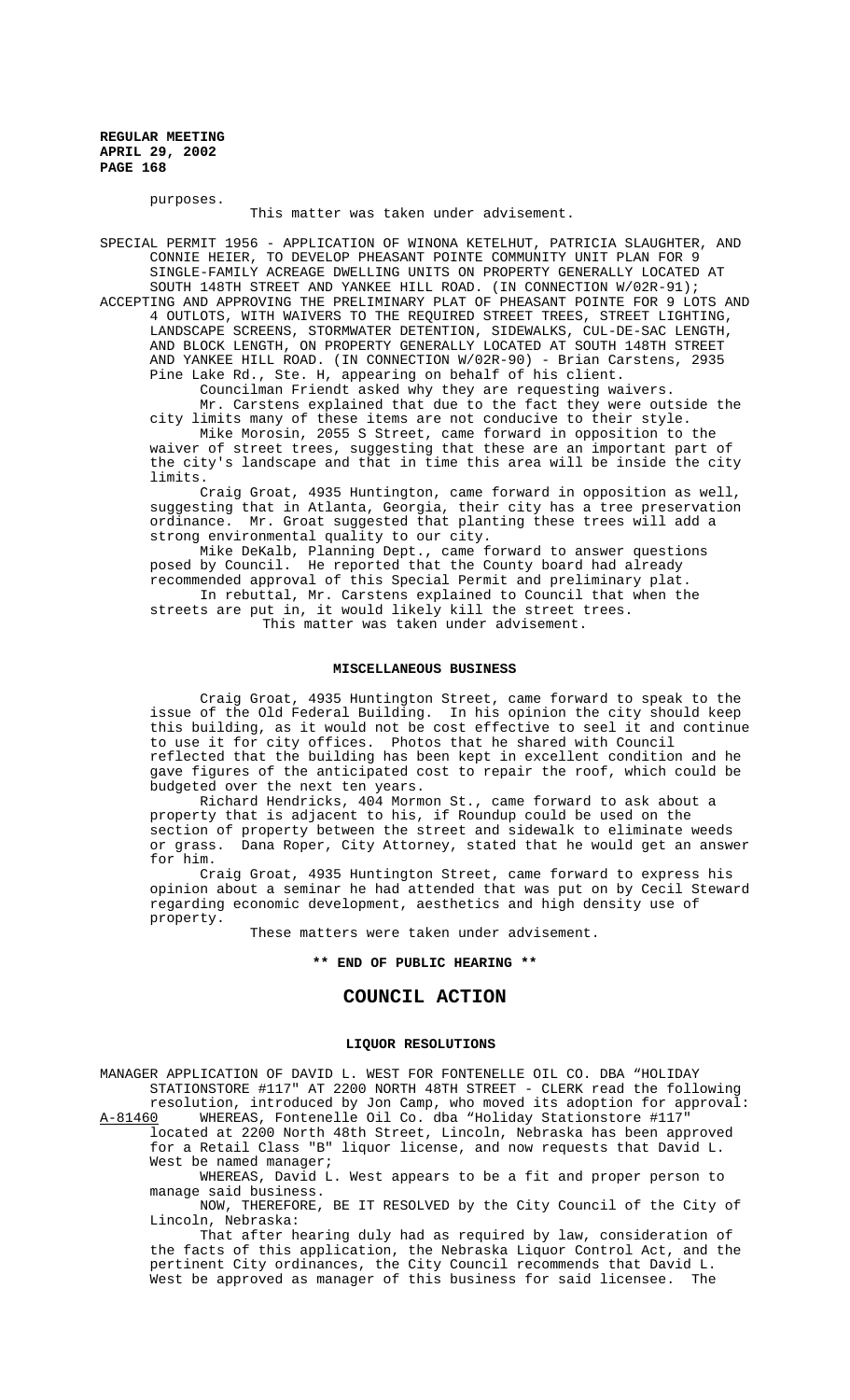City Clerk is directed to transmit a copy of this resolution to the Nebraska Liquor Control Commission.

Introduced by Jon Camp Seconded by Seng & carried by the following vote: AYES: Camp, Cook, Friendt, McRoy, Seng, Svoboda, Werner; NAYS: None.

#### **ORDINANCES - 2ND READING**

- CREATING A RE-PAVING DISTRICT 154 IN SAUNDERS AVENUE FROM 12TH STREET TO 14TH STREET, FOR THE WIDENING OF THE STREET TO 33' IN WIDTH. (IN CONNECTION W/02R-66) - CLERK read the following ordinance, introduced by Jonathan Cook, creating a re-paving district 154 in the Saunders Avenue from 12th Street to 14th Street, for the widening of the street to 33' in width, the second time.
- AMENDING SECTION 24.52.010 OF THE LINCOLN MUNICIPAL CODE RELATING TO SEWER CONNECTION FEES TO PROVIDE FOR A CONNECTION FEE REIMBURSEMENT TO ANYONE WHO CONSTRUCTS A CITY SEWER PURSUANT TO THE EXECUTIVE ORDER PROCESS -CLERK read the following ordinance, introduced by Jonathan Cook, amending Section 24.52.010 of the Lincoln Municipal Code relating to sewer connection fees to provide for a connection fee reimbursement to anyone who constructs a city sewer pursuant to the executive order process, the second time.
- AMENDING TITLE 8, HEALTH & SANITATION, OF THE LINCOLN MUNICIPAL CODE BY CREATING CHAPTER 8.08 TO REGULATE BODY ART ESTABLISHMENTS AND PRACTITIONERS BY REQUIRING ESTABLISHMENTS TO MEET AND MAINTAIN CERTAIN REQUIREMENTS IN ORDER TO OBTAIN AND MAINTAIN A PERMIT FROM THE LINCOLN-LANCASTER COUNTY HEALTH DEPARTMENT; REQUIRING PRACTITIONERS TO RECEIVE PROPER TRAINING BEFORE BEING ISSUED A PERMIT; AND PROHIBITING ALL BODY ART, EXCEPT BODY PIERCING, ON MINORS UNDER THE AGE OF 18. - PRIOR to reading:
- CAMP Moved to have Public Hearing and 2nd Reading continued for one week to 5/6/02. Seconded by Svoboda & carried by the following vote: AYES: Camp, Cook, Friendt, McRoy, Seng, Svoboda, Werner; NAYS: None.
- AMENDING CHAPTER 6.04 OF THE LINCOLN MUNICIPAL CODE BY ADDING A NEW SECTION NUMBERED 6.04.435 TO MAKE IT UNLAWFUL FOR ANY PERSON TO OWN, KEEP, OR HARBOR ANY BIRD OR ANIMAL WHICH BY LOUD, CONTINUED, OR FREQUENT NOISE SHALL DISTURB THE PEACE AND QUIET OF ANY PERSON OR NEIGHBORHOOD, TO PROVIDE EXCEPTIONS, AND TO PROVIDE DEFINED FINES FOR FIRST, SECOND, AND THIRD OFFENSES - CLERK read the following ordinance, introduced by Jonathan Cook, Amending Chapter 6.04 of the Lincoln Municipal Code by adding a new section numbered 5.04.435 to make it unlawful for any person to own, keep, or harbor any bird or animal which by loud, continued, or frequent noise shall disturb the peace and quiet of any person or neighborhood, to provide exceptions, and to provide defined fines for first, second, and third offenses, the second time.

#### **RESOLUTIONS**

APPROVING THE WIDENING OF SAUNDERS AVENUE TO 33' IN WIDTH FROM SPRINGFIELD DRIVE TO 12TH STREET AND ASSESSING THE BENEFITTED PROPERTIES. (IN CONNECTION W/02-40) - PRIOR to reading:

COOK Moved to delay Bill No. 02R-66 for one week.

Seconded by Seng & carried by the following vote: AYES: Camp, Cook, Friendt, McRoy, Seng, Svoboda, Werner; NAYS: None.

APPROVING JACK'S BAR & GRILL AT 100 N. 8TH STREET AS A KENO SATELLITE SITE - CLERK Read the following resolution, introduced by Glenn Friendt, who moved its adoption:

A-81461 WHEREAS, the City of Lincoln and the County of Lancaster, Nebraska have entered into an Interlocal Agreement for the purposes of providing for joint City-County keno lottery; and

WHEREAS, the City has entered into a contract for the operation of keno type lottery with Lincoln's Big Red Keno, Ltd., a Nebraska limited partnership; and

WHEREAS, Section 5 of the Interlocal Agreement and Section 3(b) of the Keno contract grant the City the authority to approve all satellite locations within the corporate limits of Lincoln; and

WHEREAS, all requirements under the Interlocal Agreement and the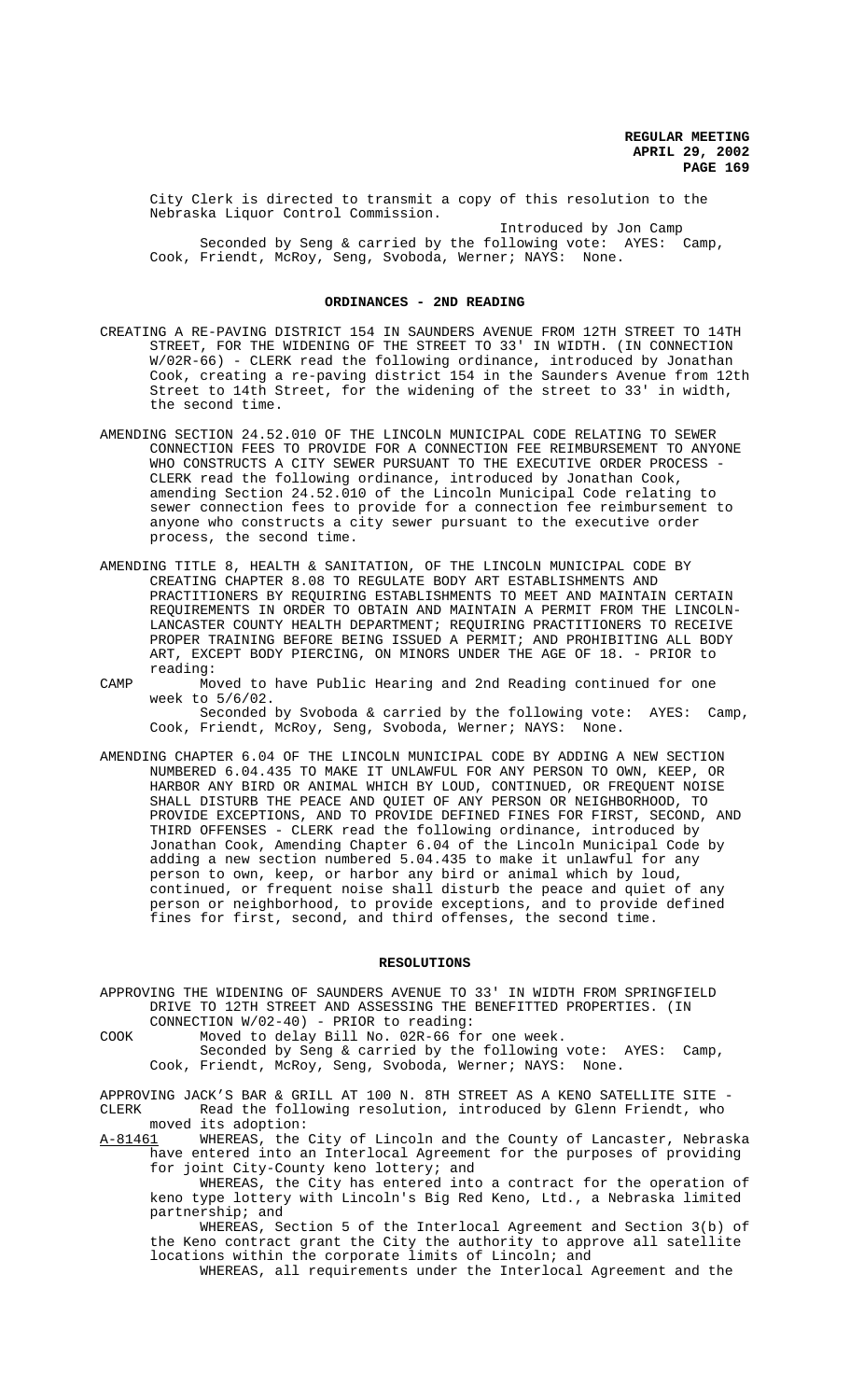> Keno contract governing the establishment and location of keno satellite sites have been met. NOW, THEREFORE, BE IT RESOLVED by the City Council of the City of

> Lincoln, Nebraska that a keno satellite site is hereby authorized at the location of Jack's Bar & Grill, 100 North 8th Street, Lincoln, NE 68508. The City Clerk is directed to return an executed copy of this Resolution to Jack's Bar & Grill, and a copy to Lincoln's Big Red Keno, Ltd.

> Introduced by Glenn Friendt Seconded by Seng & carried by the following vote: AYES: Cook, Friendt, McRoy, Seng, Svoboda, Werner; NAYS: None; CONFLICT OF INTEREST: Camp.

# APPROVING THE APPLICATION OF THE MILL FOR THE USE OF PUBLIC RIGHT-OF-WAY FOR THE INSTALLATION OF AN ACCESSIBLE RAMP AT 4736 PRESCOTT AVENUE - CLERK read the following resolution, introduced by Glenn Friendt, who moved its adoption:

A-81462 WHEREAS, David Wiebe has submitted an application for a permit to use the public right-of-way at The Mill, located at 4736 Prescott Avenue, for construction of a handicap accessible ramp; and

WHEREAS, said applicant has submitted a letter of application and a site plan which are attached hereto, marked as Exhibit "A" and Exhibit "B" respectively, and made a part of this resolution by reference, to use the public right-of-way as above described; and

WHEREAS, said applicant has complied with all of the provisions of Chapter 14.54 of the Lincoln Municipal Code pertaining to such use. NOW, THEREFORE, BE IT RESOLVED by the City Council of the City of Lincoln, Nebraska:

That the application aforesaid of David Wiebe to use the public right-of-way along the north side of Prescott Avenue at The Mill, commonly known as 4736 Prescott Avenue, for the purpose of constructing a handicap accessible ramp, be granted as a privilege only by virtue of and subject to strict compliance with the site plan, the letter of application, and the following terms and conditions, to wit:

1. That the permission herein granted is granted as a privilege only, and is subject to all the terms and conditions of Chapter 14.54 of the Lincoln Municipal Code including those provisions relating to the posting of a continuing bond in the amount of \$5,000, and the filing of a certificate of insurance with a minimum combined single limit of \$500,000.00 aggregate for any one occurrence.

2. That said use shall be in full accordance with the aforesaid application, the site plan filed therewith, and with all applicable City ordinances and regulations.

3. The applicant, his heirs, successors or assigns shall save and keep the City free and harmless from any and all loss or damages or claims for damages arising from or out of the use of the public way

requested herein.<br>4. That That all work done under the authority of this resolution shall be subject to the inspection and approval of the Director of Public Works of the City of Lincoln.<br>5. The use of the public wa

The use of the public way herein granted and the terms and conditions of this resolution shall be binding and obligatory upon the above-named applicant, his successors and assigns.

6. That within thirty (30) days from the adoption of this resolution, and before commencing any construction under the provisions hereof, the above-named applicant shall file an unqualified written acceptance of all the terms and conditions of this resolution with the City Clerk. Failure to do so will be considered a rejection hereof and all privileges and authorities hereunder granted shall thereupon ipso facto terminate.

Introduced by Glenn Friendt Seconded by Seng & carried by the following vote: AYES: Camp, Cook, Friendt, McRoy, Seng, Svoboda, Werner; NAYS: None.

REAPPOINTING ROBERT RIPLEY AND BRUCE HELWIG TO THE HISTORIC PRESERVATION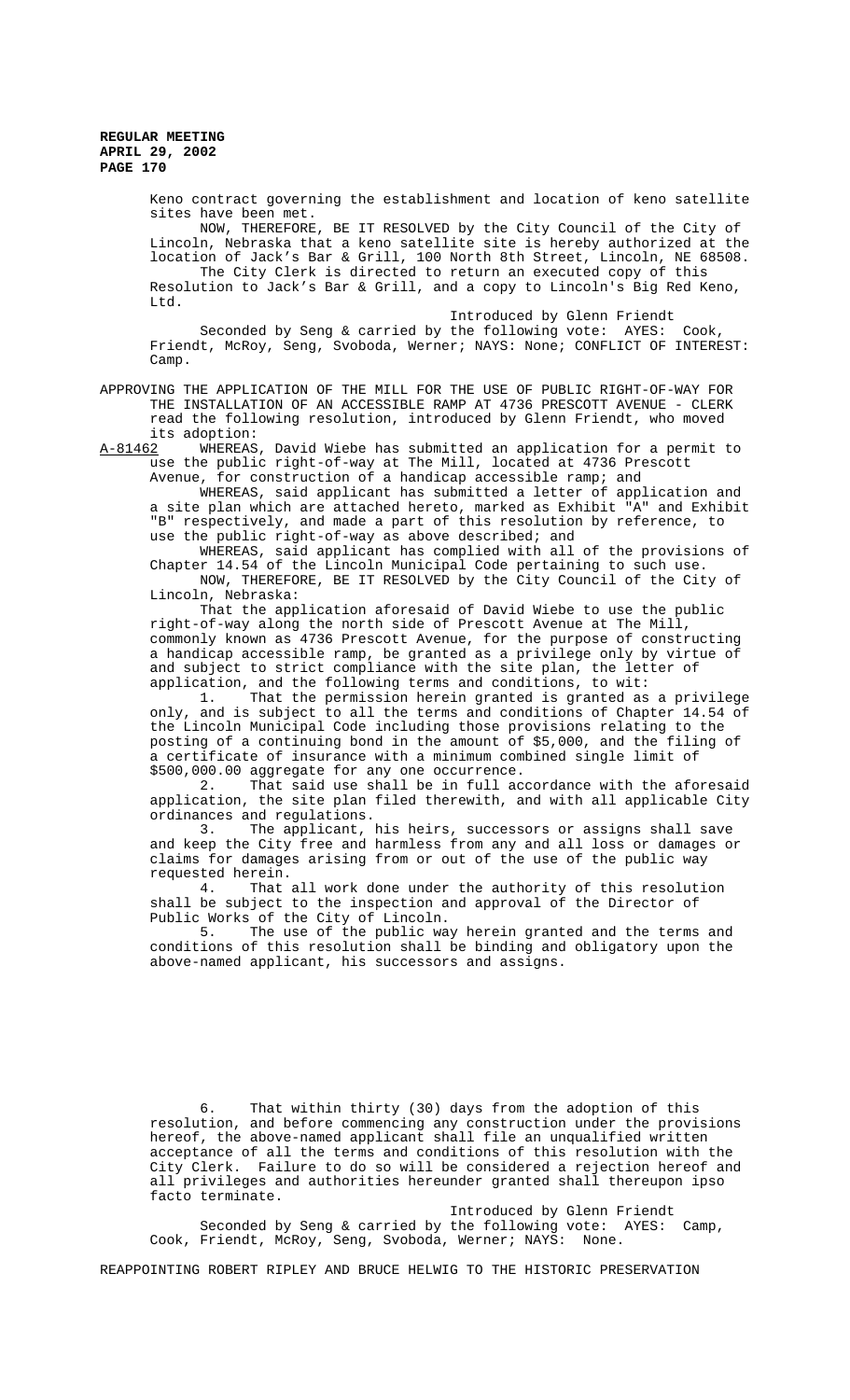COMMISSION FOR THREE-YEAR TERMS EXPIRING APRIL 15, 2005 - CLERK read the following resolution, introduced by Glenn Friendt, who moved its

adoption:<br>A-81463 BE BE IT RESOLVED by the City Council of the City of Lincoln, Nebraska:

That the reappointment of Robert Ripley and Bruce Helwig to the Historic Preservation Commission for three-year terms expiring April 15, 2005 is hereby approved.

Introduced by Glenn Friendt Seconded by Seng & carried by the following vote: AYES: Camp, Cook, Friendt, McRoy, Seng, Svoboda, Werner; NAYS: None.

SPECIAL PERMIT 622E - APPLICATION OF LAKESIDE PARTNERS, L.L.C. TO AMEND THE LAKESIDE VILLAGE COMMUNITY UNIT PLAN TO INCREASE THE MAXIMUM ALLOWABLE HEIGHT FROM 35 FEET TO 36.5 FEET TO ALLOW 9-FOOT CEILINGS ON THE THIRD FLOOR OF THE APARTMENT BUILDINGS, ON PROPERTY GENERALLY LOCATED AT WEST S STREET AND LAKESIDE DRIVE - CLERK read the following resolution, introduced by Glenn Friendt, who moved its adoption:

A-81464 MHEREAS, Lakeside Partners, L.L.C. has submitted an application designated as Special Permit No. 622E for authority to amend the Lakeside Village Community Unit Plan to increase the maximum allowable height from 35 feet to 36.5 feet in order to allow nine-foot ceilings on the third floor of the apartment buildings on property generally located at West "S" Street and Lakeside Drive, and legally described to wit:

Lots 1, 2, Outlot B, Lakeside Village Addition, and a portion of the vacated "S" Street, located in Section 21, Township 10 North, Range 6 East of the 6th P.M., Lancaster County, Nebraska;

WHEREAS, the real property adjacent to the area included within the site plan for this amended community unit plan will not be adversely affected; and

WHEREAS, said site plan together with the terms and conditions hereinafter set forth are consistent with the intent and purpose of Title 27 of the Lincoln Municipal Code to promote the public health, safety, and general welfare.

NOW, THEREFORE, BE IT RESOLVED by the City Council of the City of Lincoln, Nebraska:

That the application of Lakeside Partners, L.L.C., hereinafter referred to as "Permittee", to amend the Lakeside Village Community Unit Plan to increase the maximum allowable height from 35 feet to 36.5 feet in order to allow nine-foot ceilings on the third floor of the apartment buildings, on the property legally described above, be and the same is hereby granted under the provisions of Section 27.63.320 and Chapter 27.65 of the Lincoln Municipal Code upon condition that construction and operation of said community unit plan be in strict compliance with said application, the site plan, and the following additional express terms, conditions, and requirements:

1. This permit approves a maximum height of 36.5 feet for apartment buildings in the Lakeside Village Community Unit Plan.<br>2. Before receiving building permits:

- Before receiving building permits:
	- a. The Permittee shall submit a revised and reproducible final plan including five copies.
	- b. The construction plans must conform to the approved plans.
	- c. Final plats within this community unit plan must be approved by the City.

3. Before occupying the dwelling units, all development and construction must be completed in conformance with the approved plans.

4. All privately-owned improvements must be permanently maintained by the Permittee or an appropriately established homeowners association approved by the City Attorney.

5. The site plan approved by this permit shall be the basis for all interpretations of setbacks, yards, locations of buildings, location of parking and circulation elements, and similar matters.

6. The terms, conditions, and requirements of this resolution shall be binding and obligatory upon the Permittee, its successors, and assigns. The building official shall report violations to the City Council which may revoke the special permit or take such other action as may be necessary to gain compliance.

7. The Permittee shall sign and return the City's letter of acceptance to the City Clerk within 30 days following approval of the special permit, provided, however, said 30-day period may be extended up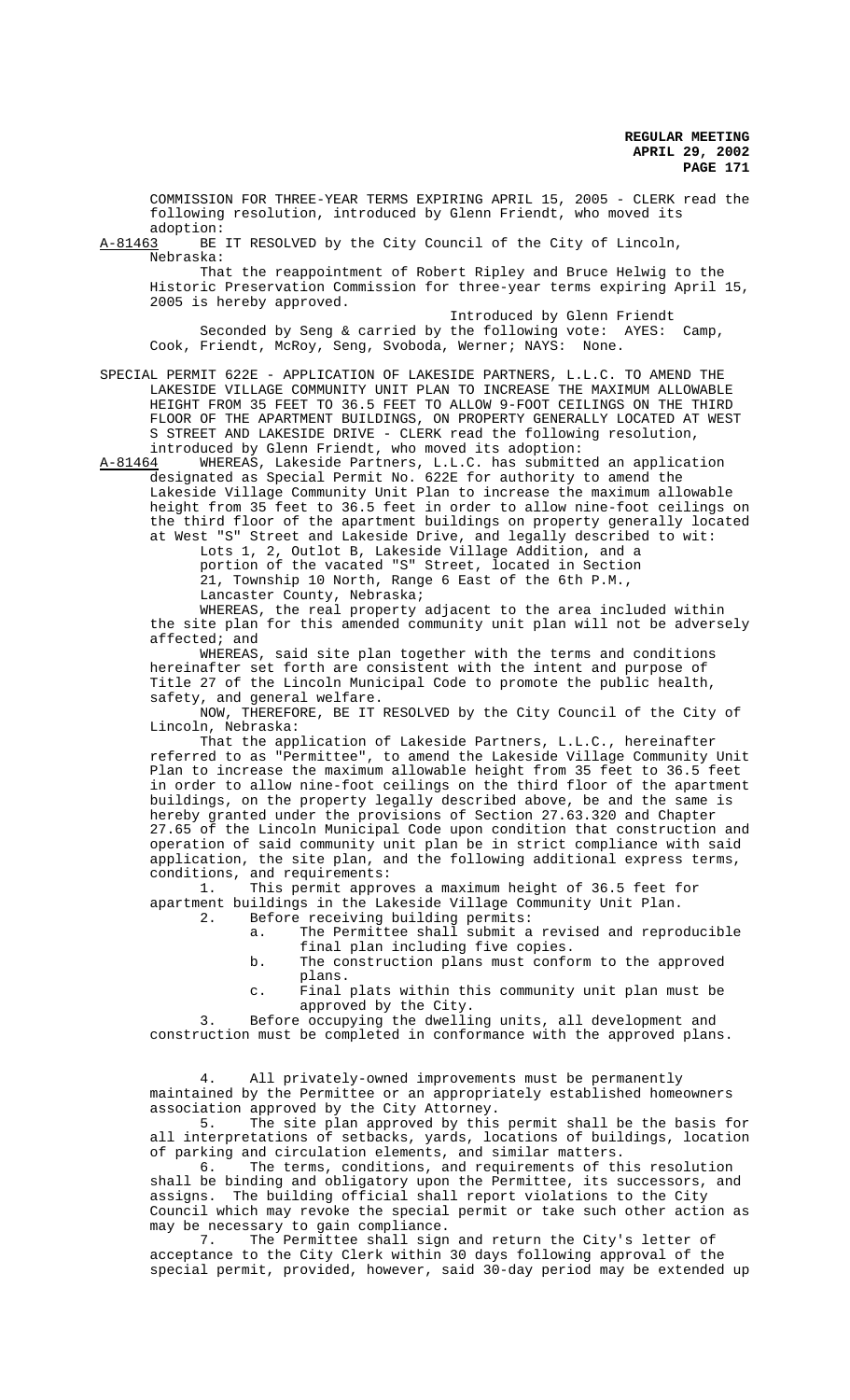to six months by administrative amendment. The City Clerk shall file a copy of the resolution approving the special permit and the letter of acceptance with the Register of Deeds, filing fees therefor to be paid in advance by the Permittee.

8. The site plan as approved with this resolution voids and supersedes all previously approved site plans, however all resolutions approving previous permits remain in force unless specifically amended by this resolution.

Introduced by Glenn Friendt Seconded by Seng & carried by the following vote: AYES: Camp, Cook, Friendt, McRoy, Seng, Svoboda, Werner; NAYS: None.

SPECIAL PERMIT 1913 - APPLICATION OF HERITAGE LAKES, L.L.C. TO DEVELOP HERITAGE LAKES COMMUNITY UNIT PLAN CONSISTING OF 134 DWELLING UNITS, WITH A MODIFICATION OF THE YARDS TO ALLOW STRUCTURES TO BE BUILT TO THE LOT LINES FOR SINGLE FAMILY DWELLINGS AND A WAIVER OF THE REQUIRED LOT AREA, ON PROPERTY GENERALLY LOCATED AT SOUTH 98TH STREET AND PINE LAKE ROAD. (IN CONNECTION W/02R-89) - CLERK read the following resolution, introduced by Glenn Friendt, who moved its adoption:

A-81465 WHEREAS, Heritage Lakes, L.L.C. has submitted an application designated as Special Permit No. 1913 for authority to develop Heritage Lakes Community Unit Plan consisting of 134 dwelling units on property generally located at South 98th Street and Pine Lake Road, and legally described to wit:

A portion of the remaining portion of Lot 82 I.T., located in the Northeast Quarter of Section 23, Township 9 North, Range 7 East of the 6th P.M., Lancaster County, Nebraska and more particularly described as follows: Commencing at the northeast corner of the remaining portion of said Lot 82 I.T., said point being the true point of beginning, said point being 50.00 feet south of the north line of said Northeast Quarter and 50.00 feet west of the east line of said Northeast Quarter; thence on an assumed bearing of south 00 degrees 07 minutes 15 seconds east along the east line of said remaining portion of Lot 82 I.T., a distance of 50.00 feet to a north corner of said remaining portion of Lot 82 I.T.; thence north 89 degrees 52 minutes 45 seconds east along a north line of said remaining portion of Lot 82 I.T., a distance of 17.00 feet to a northeast corner of said remaining portion of Lot 82 I.T.; thence south 00 degrees 07 minutes 15 seconds east along a line 33.00 feet west of and parallel with the east line of said Northeast Quarter, a distance of 1,218.59 feet to a point; thence south 55 degrees 32 minutes 46 seconds west, a distance of 187.02 feet to a point; thence south 81 degrees 57 minutes 07 seconds west, a distance of 100.21 feet to a point; thence south 59 degrees 01 minutes 51 seconds west, a distance of 474.32 feet to a point of curvature; thence along a curve in a counter-clockwise direction, having a radius of 500.00 feet, an arc length of 153.58 feet, a delta angle of 17 degrees 35 minutes 57 seconds, a chord bearing of south 50 degrees 13 minutes 52 seconds west and a chord length of 152.98 feet to a point of tangency; thence south 41 degrees 25 minutes 54 seconds west, a distance of 42.78 feet to a point of curvature; thence along a curve in a clockwise direction, having a radius of 500.00 feet, an arc length of 91.81 feet, a delta angle of 10 degrees 31 minutes 13 seconds, a chord bearing of south 46 degrees 41 minutes 31 seconds west and a chord length of 91.68 feet to a point of tangency; thence south 51 degrees 57 minutes 07 seconds west, a distance of 196.74 feet to a point of curvature; thence along a curve in a clockwise direction, having a radius of 202.52 feet, an arc length of 73.14 feet, a delta angle of 20 degrees 41 minutes 28 seconds, a chord bearing of south 62 degrees 17 minutes 51 seconds west and a chord length of 72.74 feet to a point; thence north 07 degrees 09 minutes 57 seconds west, a distance of 532.19 feet to a point; thence north 20 degrees 22 minutes 02 seconds west, a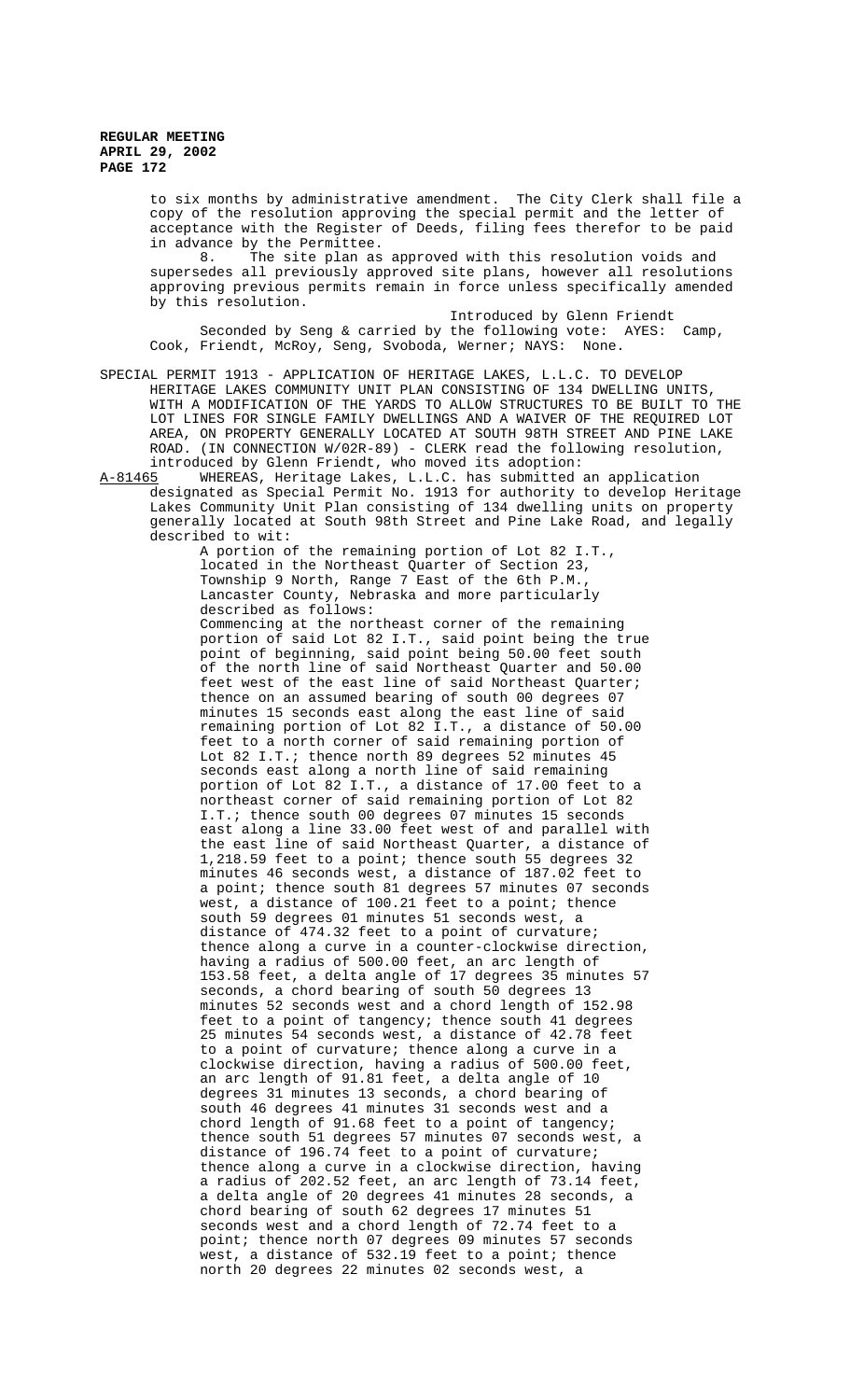distance of 255.67 feet to a point; thence north 60 degrees 46 minutes 13 seconds west, a distance of 269.25 feet to a point of curvature; thence along a curve in a clockwise direction, having a radius of 285.52 feet, an arc length of 34.58 feet, a delta angle of 06 degrees 56 minutes 22 seconds, a chord bearing of north 55 degrees 10 minutes 13 seconds west, and a chord length of 34.56 feet to a point; thence north 02 degrees 13 minutes 26 seconds west, a distance of 60.00 feet to a point; thence along a curve in a clockwise direction, having a radius of 220.00 feet, an arc length of 74.61 feet, a delta angle of 19 degrees 25 minutes 54 seconds, a chord bearing of north 82 degrees 30 minutes 29 seconds west and a chord length of 74.26 feet to a point of reverse curvature; thence along a curve in a counter-clockwise direction, having a radius of 430.00 feet, an arc length of 1.08 feet, a delta angle of 00 degrees 08 minutes 39 seconds, a chord bearing of north 72 degrees 51 minutes 51 seconds west and a chord length of 1.08 feet to a point; thence north 19 degrees 17 minutes 46 seconds west, a distance of 73.13 feet to a point; thence north 00 degrees 54 minutes 48 seconds west, a distance of 878.11 feet to a point on the northerly line of said remaining portion of Lot 82 I.T. and the southerly line of Lot 94 I.T.; thence along a curve in a clockwise direction, having a radius of 935.00 feet, an arc length of 221.55 feet, a delta angle of 13 degrees 34 minutes 35 seconds, a chord bearing of north 83 degrees 05 minutes 37 seconds east along the northerly line of said remaining portion of Lot 82 I.T., and the southerly line of said Lot 94 I.T., and a chord length of 221.04 feet to a north corner of said remaining portion of Lot 82 I.T., and a southeasterly corner of said Lot 94 I.T., said corner being 60.00 feet south of the north line of said Northeast Quarter; thence north 00 degrees 07 minutes 06 seconds west along the westerly line of said remaining portion of Lot 82 I.T., and an easterly line of said Lot 94 I.T., a distance of 15.00 feet to the northwest corner of said remaining portion of Lot 82 I.T.; thence north 89 degrees 52 minutes 54 seconds east along the north line of said remaining portion of Lot 82 I.T., said line being 50.00 feet south of and parallel with the north line of said Northeast Quarter, a distance of 1,386.86 feet to the true point of beginning; said tract contains a calculated area of 2,369,137.30 square feet or 54.39 acres, more or less;

WHEREAS, the real property adjacent to the area included within the site plan for this community unit plan will not be adversely affected; and

WHEREAS, said site plan together with the terms and conditions hereinafter set forth are consistent with the intent and purpose of Title 27 of the Lincoln Municipal Code to promote the public health, safety, and general welfare.

NOW, THEREFORE, BE IT RESOLVED by the City Council of the City of Lincoln, Nebraska:

That the application of Heritage Lakes, L.L.C., hereinafter referred to as "Permittee", to develop Heritage Lakes Community Unit Plan consisting of 134 dwelling units, on the property legally described above, be and the same is hereby granted under the provisions of Section 27.63.320 and Chapter 27.65 of the Lincoln Municipal Code upon condition that construction and operation of said community unit plan be in strict compliance with said application, the site plan, and the following additional express terms, conditions, and requirements:

1. This permit approves 134 dwelling units.

2. This permit further approves a waiver of required yards for the single family attached dwellings so that structures may be built to the lot lines and a waiver of the required minimum 6000 square feet lot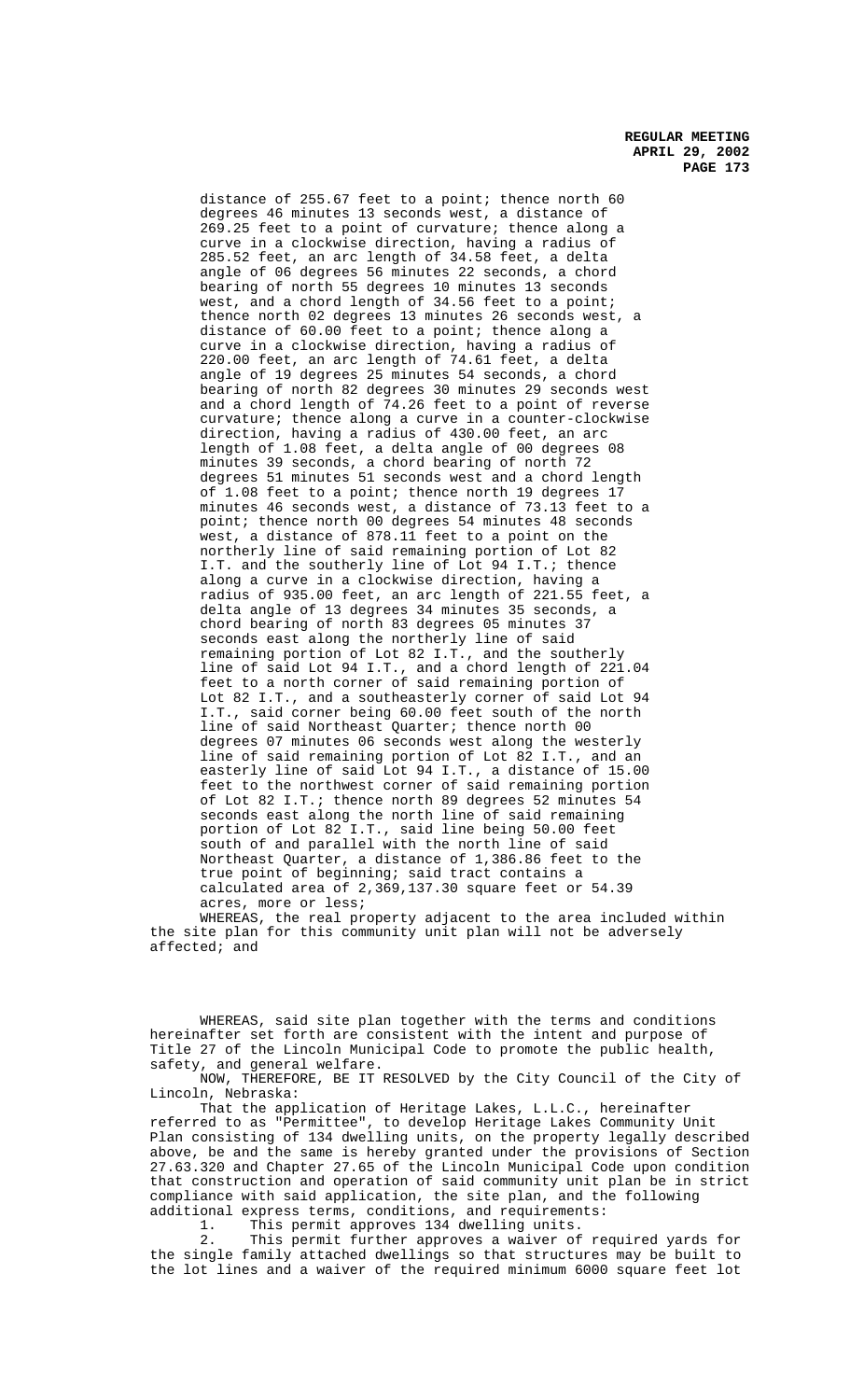area for Outlot "E".

3. Before receiving building permits:

- a. The Permittee must submit a revised and reproducible final plan including five copies.
- b. The construction plans must conform to the approved plans.
- c. Final plats within the area of this community unit plan must be approved by the City.

4. Before occupying the dwelling units all development and construction must be completed in conformance with the approved plans. 5. All privately-owned improvements must be permanently

maintained by the owner or an appropriately established homeowners association approved by the City Attorney.

6. The site plan approved by this permit shall be the basis for all interpretations of setbacks, yards, locations of buildings, location of parking and circulation elements, and similar matters.

7. The terms, conditions, and requirements of this resolution shall be binding and obligatory upon the Permittee, its successors, and assigns. The building official shall report violations to the City Council which may revoke the special permit or take such other action as may be necessary to gain compliance.<br>8. The Permittee shall sign

The Permittee shall sign and return the City's letter of acceptance to the City Clerk within 30 days following approval of the special permit, provided, however, said 30-day period may be extended up to six months by administrative amendment. The City Clerk shall file a copy of the resolution approving the special permit and the letter of acceptance with the Register of Deeds, filing fees therefor to be paid in advance by the Permittee.

Introduced by Glenn Friendt Seconded by Seng & carried by the following vote: AYES: Camp, Cook, Friendt, McRoy, Seng, Svoboda, Werner; NAYS: None.

ACCEPTING AND APPROVING THE PRELIMINARY PLAT OF HERITAGE LAKES FOR 124 LOTS, WITH WAIVERS TO THE REQUIRED LOT DEPTH AND SIDEWALKS ON ONE SIDE OF THE PRIVATE ROADWAY, ON PROPERTY GENERALLY LOCATED AT SOUTH 98TH STREET AND PINE LAKE ROAD. (IN CONNECTION W/02R-88) - CLERK read the following resolution, introduced by Glenn Friendt, who moved its adoption:<br>A-81466 WHEREAS, Heritage Lakes, L.L.C. has submitted the prelimin

WHEREAS, Heritage Lakes, L.L.C. has submitted the preliminary plat of Heritage Lakes for acceptance and approval; and

WHEREAS, the Lincoln City - Lancaster County Planning Commission has reviewed said preliminary plat and made recommendations as contained in the letter dated March 8, 2002, which is attached hereto as Exhibit "A".

NOW, THEREFORE, BE IT RESOLVED by the City Council of the City of Lincoln, Nebraska:

That the preliminary plat of Heritage Lakes, generally located at South 98th Street and Pine Lake Road as submitted by Heritage Lakes, L.L.C. is hereby accepted and approved, subject to the terms and conditions set forth in Exhibit "A", which is attached hereto and made a part of this resolution as though fully set forth verbatim.

BE IT FURTHER RESOLVED that the City Council finds that the tract to be subdivided is surrounded by such development or unusual conditions that strict application of the subdivision requirements would result in actual difficulties or substantial hardship and the following modifications to the subdivision requirements are therefore approved:

1. The requirement of Section 26.23.140 of the Lincoln Municipal Code requiring lot depth of 90 feet is waived to allow lots to have less than 90 feet of depth.

Introduced by Glenn Friendt Seconded by Seng & carried by the following vote: AYES: Camp, Cook, Friendt, McRoy, Seng, Svoboda, Werner; NAYS: None.

SPECIAL PERMIT 1956 - APPLICATION OF WINONA KETELHUT, PATRICIA SLAUGHTER, AND CONNIE HEIER, TO DEVELOP PHEASANT POINTE COMMUNITY UNIT PLAN FOR 9 SINGLE-FAMILY ACREAGE DWELLING UNITS ON PROPERTY GENERALLY LOCATED AT SOUTH 148TH STREET AND YANKEE HILL ROAD. (IN CONNECTION W/02R-91) - CLERK read the following resolution, introduced by Glenn Friendt, who moved it adoption:<br>A-81467 WHEREAS, Win

WHEREAS, Winona Ketelhut, Patricia Slaughter, and Connie Heier have submitted an application designated as Special Permit No. 1956 for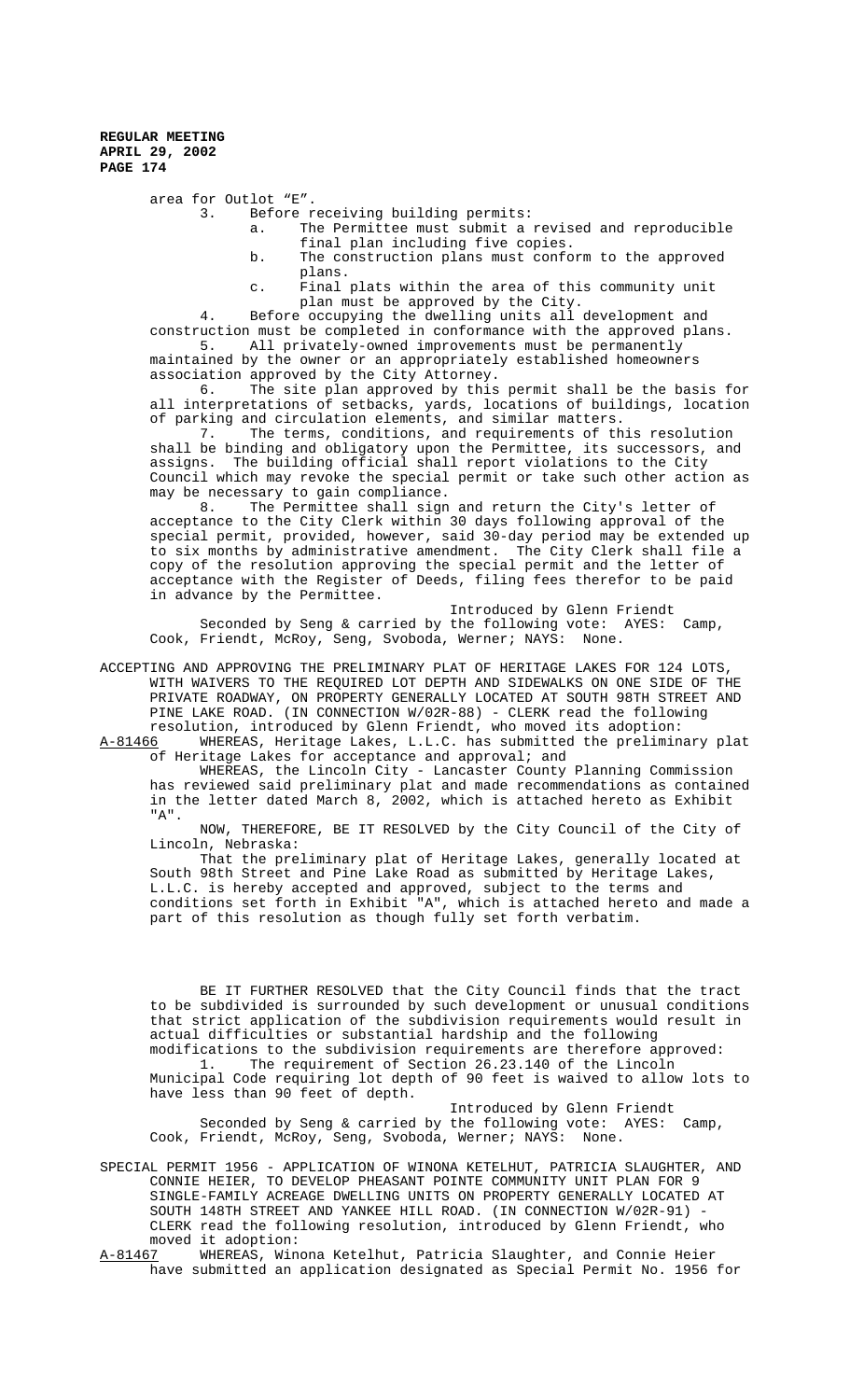authority to develop Pheasant Pointe Community Unit Plan consisting of nine single family acreage dwelling units on property located at South 148th Street and Yankee Hill Road, and legally described to wit: Lot 13 I.T., located in the Southeast Quarter of Section 21, Township 9 North, Range 8 East of the 6th P.M., Lancaster County, Nebraska; more particularly described as follows: Beginning at the southwest corner of the Southeast Quarter of said Section 21, said point being also the southwest corner of said Lot 13; thence in an easterly direction on the south line of the Southeast Quarter of said Section 21 and on an assumed bearing of north 89 degrees 12 minutes 54 seconds east, for a distance of 2596.10 feet to the southeast corner of said Lot 13, said point being 50.00 feet west of the southeast corner of the Southeast Quarter of said Section 21; thence north 00 degrees 57 minutes 30 seconds west on a line 50.00 feet west of and parallel to the east line of the Southeast Quarter of said Section 21 and on the easterly line of said Lot 13, for a distance of 652.85 feet to the southeast corner of Lot 3 of Irregular Tracts; thence south 89 degrees 02 minutes 34 seconds west on the south line of said Lot 3, for a distance of 419.00 feet to the southwest corner of said Lot 3; thence north 00 degrees 57 minutes 29 seconds west on the west line of said Lot 3, for a distance of 491.00 feet; thence south 89 degrees 01 minutes 48 seconds west, for a distance of 25.99 feet; thence north 00 degrees 57 minutes 34 seconds west on the west line of said Lot 3, for a distance of 212.00 feet to the northwest corner of said Lot 3; thence north 89 degrees 02 minutes 31 seconds east on the north line of said Lot 3, for a distance of 445.00 feet to the northeast corner of said Lot 3, said point being also 50.00 feet west of the east line of the Southeast Quarter of said Section 21; thence north 00 degrees 57 minutes 29 seconds west on the east line of said Lot 13, said line being 50.00 feet west of and parallel to the east line of the Southeast Quarter of said Section 21, for a distance of 1293.22 feet to the northeast corner of said Lot 13, said point being 50.00 feet west of the northeast corner of the Southeast Quarter of said Section 21; thence south 89 degrees 13 minutes 26 seconds west on the north line of said Lot 13, said line being also the north line of the Southeast Quarter of said Section 21, for a distance of 2585.99 feet to the northwest corner of the Southeast Quarter of said Section 21 and the northwest corner of said Lot 13; thence south 00 degrees 44 minutes 22 seconds east on the west line of the Southeast Quarter of said Section 21 and on the west line of said Lot 13, for a distance of 2649.46 feet to the point of beginning; said property contains 150.69 acres, more or less;

WHEREAS, the real property adjacent to the area included within the site plan for this community unit plan will not be adversely affected; and

WHEREAS, said site plan together with the terms and conditions hereinafter set forth are consistent with the intent and purpose of Title 27 of the Lincoln Municipal Code to promote the public health, safety, and general welfare.

NOW, THEREFORE, BE IT RESOLVED by the City Council of the City of Lincoln, Nebraska:

That the application of Winona Ketelhut, Patricia Slaughter, and Connie Heier, hereinafter referred to as "Permittee", to develop Pheasant Pointe Community Unit Plan consisting of nine single family acreage dwelling units, on the property legally described above, be and the same is hereby granted under the provisions of Section 27.63.320 and Chapter 27.65 of the Lincoln Municipal Code upon condition that construction and operation of said community unit plan be in strict compliance with said application, the site plan, and the following additional express terms, conditions, and requirements:<br>1. This permit approves nine single family lot

1. This permit approves nine single family lots.<br>2. Before receiving building permits: Before receiving building permits: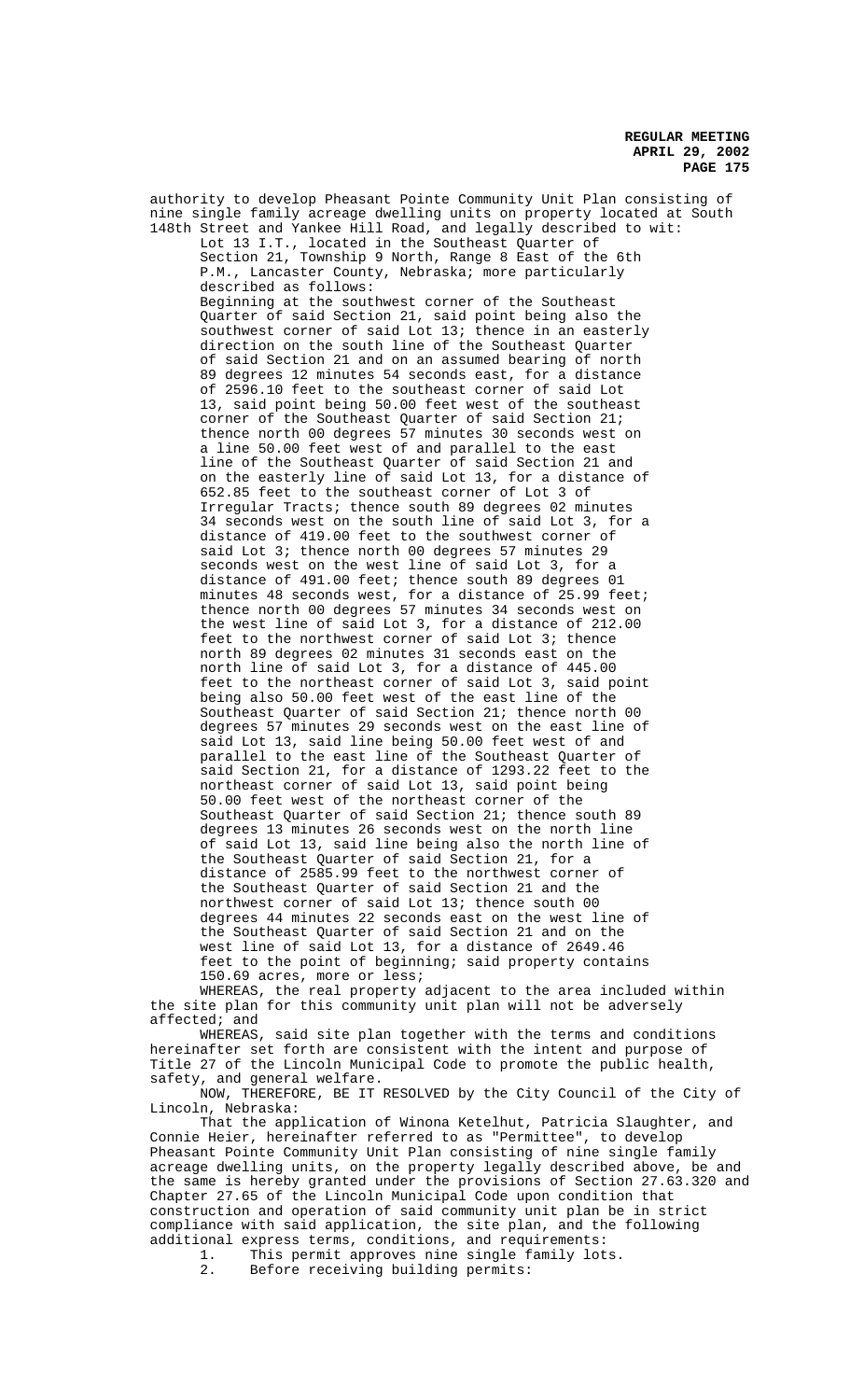> a. The Permittee must submit a revised and acceptable site plan.

- b. The Permittee must submit six prints and a permanent reproducible final site plan as approved by the City Council.
- c. The construction plans must conform to the approved plans.
- d. Final plats within this community unit plan must be approved by the City and the County Board.
- e. The required easements as shown on the site plan must be recorded with the Register of Deeds.
- f. The City Council and the County Board must approved the following associated requests:<br>i Pheasant Pointe Preliminary Pheasant Pointe Preliminary Plat #01022.
	- ii. County Special Permit #191.
	- iii. A waiver to the sidewalk, street lights, landscape screen, and street tree requirements since the area will consist of larger lots, of a rural nature and the subdivision will not be annexed.
	- iv. A waiver of the requirements of the land subdivision ordinance to permit a block length in excess of 1320' along the north and east perimeter of this subdivision and a waiver of cul-de-sac length in excess of 1,000 feet.
- g. The County engineer must approve an agreement for street maintenance.

3. Before occupying this community unit plan all development and construction must conform to the approved plans.

4. Before occupying this community unit plan, City/County Health Department must approve the water and waste water systems.<br>5. All privately-owned improvements must be permanently All privately-owned improvements must be permanently

maintained by the owner or an appropriately established homeowners association approved by the City Attorney.

6. The site plan approved by this permit shall be the basis for all interpretations of setbacks, yards, locations of buildings, location of parking and circulation elements, and similar matters.<br>7. The terms, conditions, and requirements of th

The terms, conditions, and requirements of this resolution shall be binding and obligatory upon the Permittee, their successors, and assigns. The building official shall report violations to the City Council which may revoke the special permit or take such other action as may be necessary to gain compliance.

8. The Permittee shall sign and return the City's letter of acceptance to the City Clerk within 30 days following approval of the special permit, provided, however, said 30-day period may be extended up to six months by administrative amendment. The City Clerk shall file a copy of the resolution approving the special permit and the letter of acceptance with the Register of Deeds, filing fees therefor to be paid in advance by the Permittee.

Introduced by Glenn Friendt Seconded by Seng & carried by the following vote: AYES: Camp, Cook, Friendt, McRoy, Seng, Svoboda, Werner; NAYS: None.

ACCEPTING AND APPROVING THE PRELIMINARY PLAT OF PHEASANT POINTE FOR 9 LOTS AND 4 OUTLOTS, WITH WAIVERS TO THE REQUIRED STREET TREES, STREET LIGHTING, LANDSCAPE SCREENS, STORMWATER DETENTION, SIDEWALKS, CUL-DE-SAC LENGTH, AND BLOCK LENGTH, ON PROPERTY GENERALLY LOCATED AT SOUTH 148TH STREET AND YANKEE HILL ROAD. (IN CONNECTION W/02R-90) - CLERK read the following resolution, introduced by Glenn Friendt, who moved its adoption:

A-81468 WHEREAS, Winona Ketelhut, Patricia Slaughter, and Connie Heier have submitted the preliminary plat of Pheasant Pointe for acceptance and approval; and

WHEREAS, the Lincoln City - Lancaster County Planning Commission has reviewed said preliminary plat and made recommendations as contained in the letter dated February 7, 2002, which is attached hereto as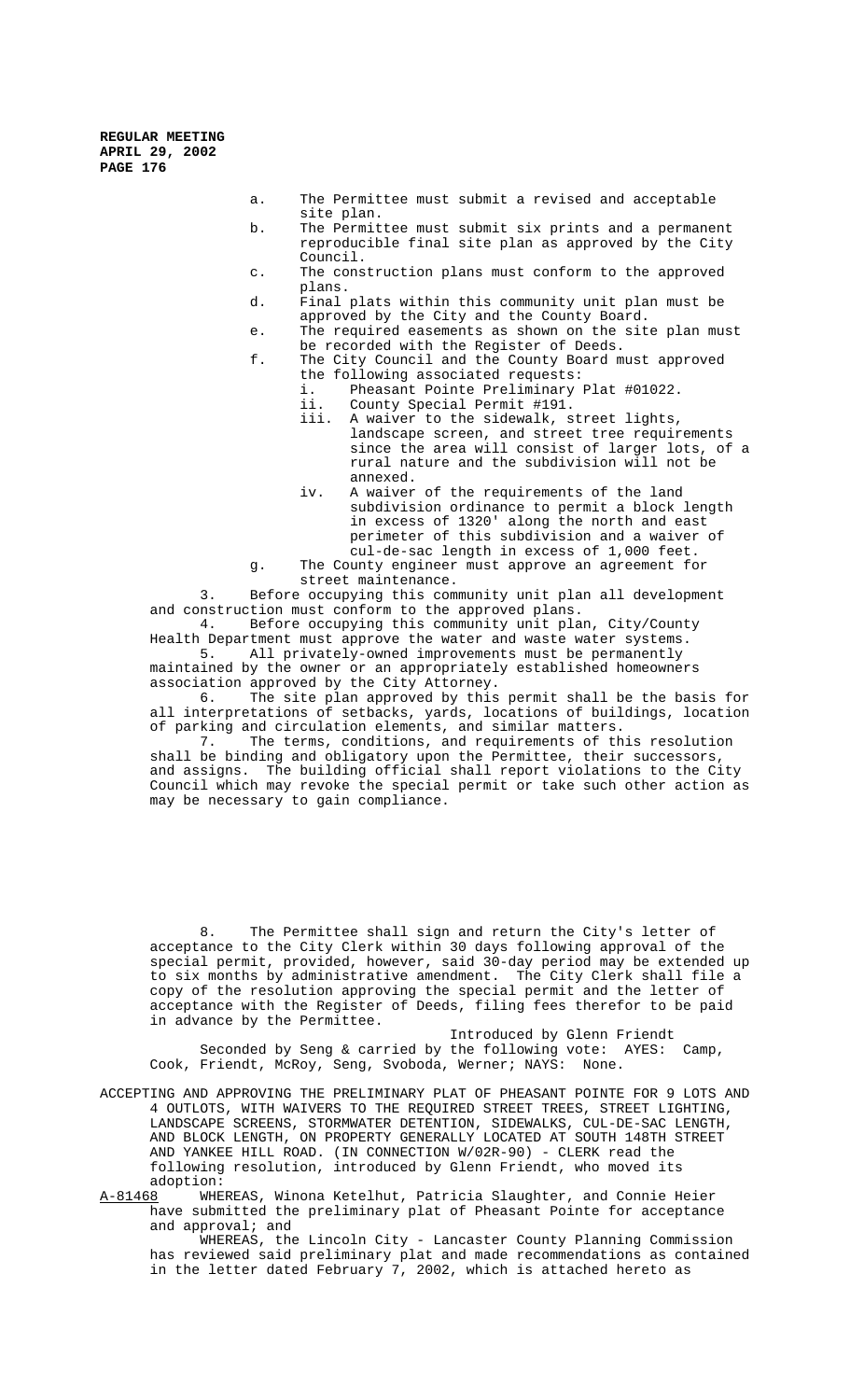Exhibit "A".

NOW, THEREFORE, BE IT RESOLVED by the City Council of the City of Lincoln, Nebraska:

That the preliminary plat of Pheasant Pointe, generally located at South 148th Street and Yankee Hill Road as submitted by Winona Ketelhut, Patricia Slaughter, and Connie Heier is hereby accepted and approved, subject to the terms and conditions set forth in Exhibit "A", which is attached hereto and made a part of this resolution as though fully set forth verbatim.

BE IT FURTHER RESOLVED that the City Council finds that the tract to be subdivided is surrounded by such development or unusual conditions that strict application of the subdivision requirements would result in actual difficulties or substantial hardship and the following modifications to the subdivision requirements are therefore approved:<br>The requirements of Sections 26.23.105. 26.27.020.

The requirements of Sections 26.23.105, 26.27.020, 26.27.070, 26.27.080, and 26.27.090 of the Lincoln Municipal Code relating to the installation of storm water detention, sidewalks, street lights, landscape screen, and street trees respectively, are waived pursuant to Section 26.31.010 based upon the rural nature of the proposed development and its location outside the corporate limits of the City.<br> $2.$ 

The requirement of Section 26.23.130(a) of the Lincoln Municipal Code that block length not exceed 1320' between cross streets is waived along the north and east perimeter of this subdivision and waiver of cul-de-sac length.<br>3. The requirement

The requirement of Section 26.23.080 of the Lincoln Municipal Code that dead end streets shall be no longer than 1000 feet is waived for the cul-de-sac.

Introduced by Glenn Friendt Seconded by Seng & carried by the following vote: AYES: Camp, Cook, Friendt, McRoy, Seng, Svoboda, Werner; NAYS: None.

ACCEPTING THE REPORT OF NEW AND PENDING CLAIMS AGAINST THE CITY AND APPROVING DISPOSITION OF CLAIMS SET FORTH THEREIN FOR THE PERIOD OF APRIL 1 - 15, 2002 - CLERK read the following resolution, introduced by Glenn Friendt,

who moved its adoption:<br>A-81469 BE IT RESOLVED by BE IT RESOLVED by the City Council of the City of Lincoln, Nebraska:

That the claims listed in the attached report, marked as Exhibit "A", dated April 16, 2002, of various new and pending tort claims filed against the City of Lincoln with the Office of the City Attorney or the Office of the City Clerk, as well as claims which have been disposed of, are hereby received as required by Neb. Rev. Stat. § 13-905 (Reissue 1997). The dispositions of claims by the Office of the City Attorney, as shown by the attached report, are hereby approved:

| DENIED                 |           | ALLOWED                                                                           |            |
|------------------------|-----------|-----------------------------------------------------------------------------------|------------|
| Cindy Coon             | 193.00    | Pamela Miller                                                                     | \$1,250.00 |
| James N. Harman        | 7,203.16  | Jamey & Chris Davey                                                               | 85.00      |
| James Blake            | 10,139.77 | Brian O. Schmidt                                                                  | 223.80     |
| Tanya Mussmann         | NAS*      | Thu Kim Tran                                                                      | 6,100.00   |
| Floyd Dixon            | NAS*      | Judds Brothers Construction Co.                                                   | 1,550.00   |
| Elizabeth Von Seggern  | 45.00     | John Hamilton                                                                     | 792.99     |
| Sue & Bill Wilson      | NAS*      |                                                                                   |            |
| Kathy Cather           | 80.00     |                                                                                   |            |
| Tim Frentz             | 85.00     |                                                                                   |            |
| * No Amount Specified. |           |                                                                                   |            |
|                        |           | The $Q_{\text{max}}$ , $\lambda$ ++emper is hembredimented to mail to the manique |            |

City Attorney is hereby directed to mail to the various claimants listed herein a copy of this resolution which shows the final disposition of their claim.

Introduced by Glenn Friendt Seconded by Seng & carried by the following vote: AYES: Camp, Cook, Friendt, McRoy, Seng, Svoboda, Werner; NAYS: None.

REAPPOINTING KEN SVOBODA TO THE LINCOLN-LANCASTER COUNTY BOARD OF HEALTH FOR A THREE-YEAR TERM EXPIRING APRIL 15, 2005 - CLERK read the following resolution, introduced by Glenn Friendt, who moved its adoption:

A-81470 BE IT RESOLVED by the City Council of the City of Lincoln, Nebraska:

That the reappointment of Ken Svoboda to the Lincoln-Lancaster County Board of Health for a three-year term expiring April 15, 2005 is hereby approved.

Introduced by Glenn Friendt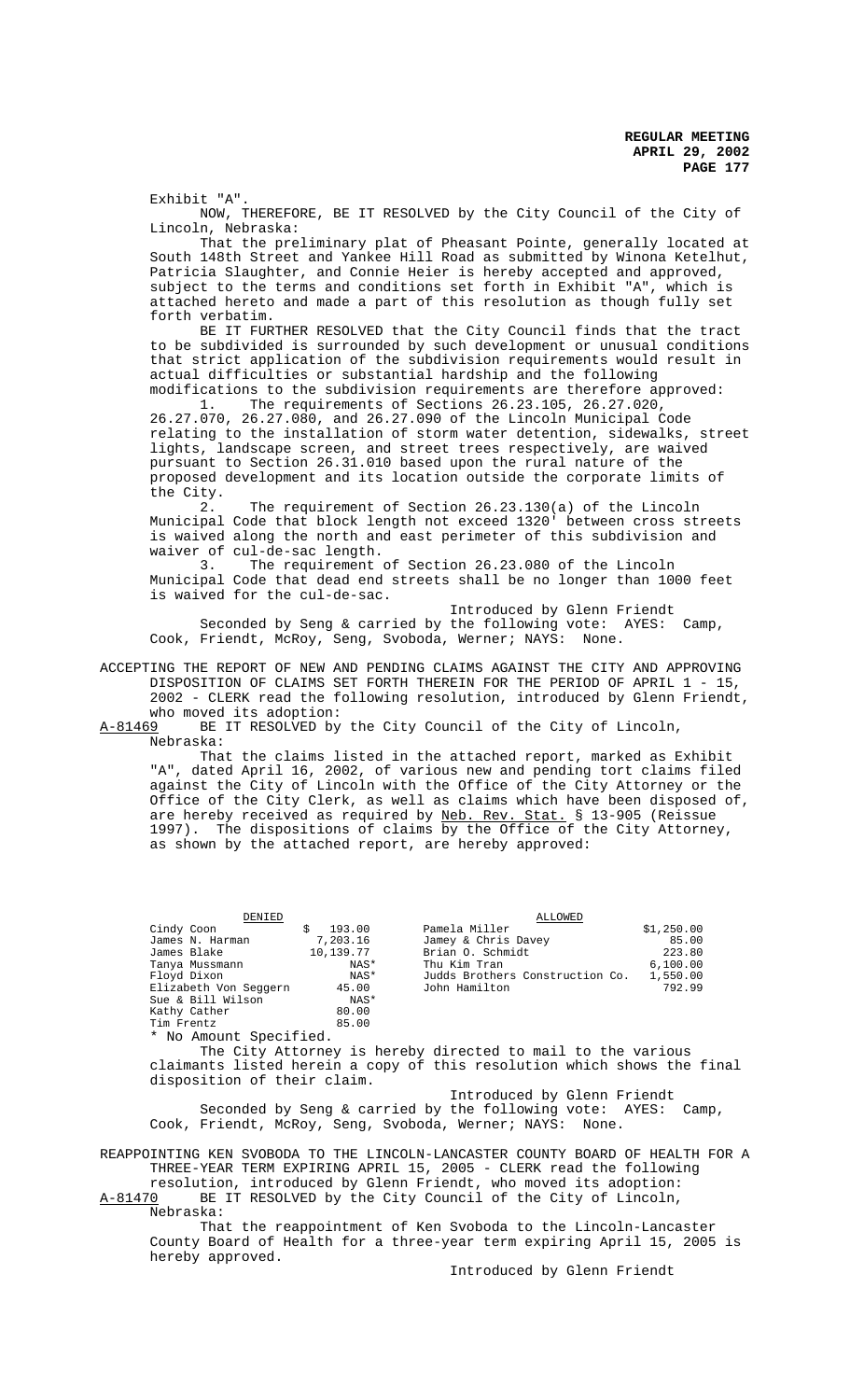> Seconded by Seng & carried by the following vote: AYES: Camp, Cook, Friendt, McRoy, Seng, Svoboda, Werner; NAYS: None.

SETTING THE HEARING DATE OF MONDAY, MAY 6, 2002 AT 1:30 P.M. FOR APP. OF SALEM OIL CO. DBA AIRPORT AMOCO FOR A CLASS B LIQUOR LICENSE, LOCATED AT 3100 NW 12TH STREET - CLERK read the following resolution, introduced by Glenn Friendt, who moved its adoption:

A-81471 BE IT RESOLVED by the City Council, of the City of Lincoln, that a hearing date is hereby fixed for Mon., May 6, 2002 at 1:30 p.m. or as soon thereafter as possible in the City Council Chambers, County-City Building, 555 S. 10th St., Lincoln, NE, for the purpose of considering the Application of Salem Oil Co., dba Airport Amoco for a Class B liquor license located at 3100 NW 12<sup>th</sup> Street.

If the Police Dept. is unable to complete the investigation by said time, a new hearing date will be set.

Introduced by Glenn Friendt Seconded by Seng & carried by the following vote: AYES: Camp, Cook, Friendt, McRoy, Seng, Svoboda, Werner; NAYS: None.

SETTING THE HEARING DATE OF MONDAY, MAY 6, 2002 AT 1:30 P.M. FOR APP. OF MMG PROPERTIES LLC DBA THE C STATION FOR A CLASS D LIQUOR LICENSE, LOCATED AT 1120 SO. CODDINGTON STREET - CLERK read the following

resolution, introduced by Glenn Friendt, who moved its adoption:<br>A-81472 BE IT RESOLVED by the City Council, of the City of Lincoln BE IT RESOLVED by the City Council, of the City of Lincoln, that a hearing date is hereby fixed for <u>Mon., May 6, 2002 at 1:30 p.m.</u> or as soon thereafter as possible in the City Council Chambers, County-City Building, 555 S. 10th St., Lincoln, NE, for the purpose of considering the Application of MMG Properties LLC dba The C Station for a Class D liquor license, located at 1120 So. Coddington Street

If the Police Dept. is unable to complete the investigation by said time, a new hearing date will be set.

Introduced by Glenn Friendt Seconded by Seng & carried by the following vote: AYES: Camp, Cook, Friendt, McRoy, Seng, Svoboda, Werner; NAYS: None.

# **PETITIONS & COMMUNICATIONS - NONE**

# **REPORTS OF CITY OFFICERS**

INVESTMENT OF FUNDS FOR APRIL 15 THROUGH APRIL 19, 2002 - CLERK read the following resolution, introduced by Glenn Friendt, who moved its adoption:

A-81473 BE IT HEREBY RESOLVED BY THE CITY COUNCIL of the City of Lincoln, Nebraska:

That the attachments be confirmed and approved, and the City Treasurer is hereby directed to hold said investments until maturity unless otherwise directed by the City Council. (Investments for April 15 - April 19, 2002)

Introduced by Glenn Friendt Seconded by Seng & carried by the following vote: AYES: Camp, Cook, Friendt, McRoy, Seng, Svoboda, Werner; NAYS: None.

APPROVING DISTRIBUTION OF FUNDS REPRESENTING INTEREST EARNINGS ON SHORT-TERM INVESTMENTS OF IDLE FUNDS FOR THE MONTH ENDED MARCH 31, 2002 -

CLERK Read the following resolution, introduced by Glenn Friendt, who moved its adoption:<br>A-81474 BE IT RESOLVE

BE IT RESOLVED by the City Council of the City of Lincoln, Nebraska:

That during the month ended March 31, 2002, \$103,524.64 was earned from short-term investments of "IDLE FUNDS". The same is hereby distributed to the various funds on a pro-rata basis using the balance of each fund and allocating a portion of the interest on the ratio that such balance bears to the total of all fund balances.

Introduced by Glenn Friendt Seconded by Seng & carried by the following vote: AYES: Camp, Cook, Friendt, McRoy, Seng, Svoboda, Werner; NAYS: None.

REQUEST OF PUBLIC WORKS TO SET THE HEARING DATE OF MONDAY, MAY 20,2002, AT 5:30 P.M. & PLACE ON THE FORMAL CITY COUNCIL AGENDA THE FOLLOWING:<br>02-57 Authority to create a Re-Paving District, West Charleston Authority to create a Re-Paving District, West Charleston Street,  $1^{st}$  Street, west for the reconstruction of said paving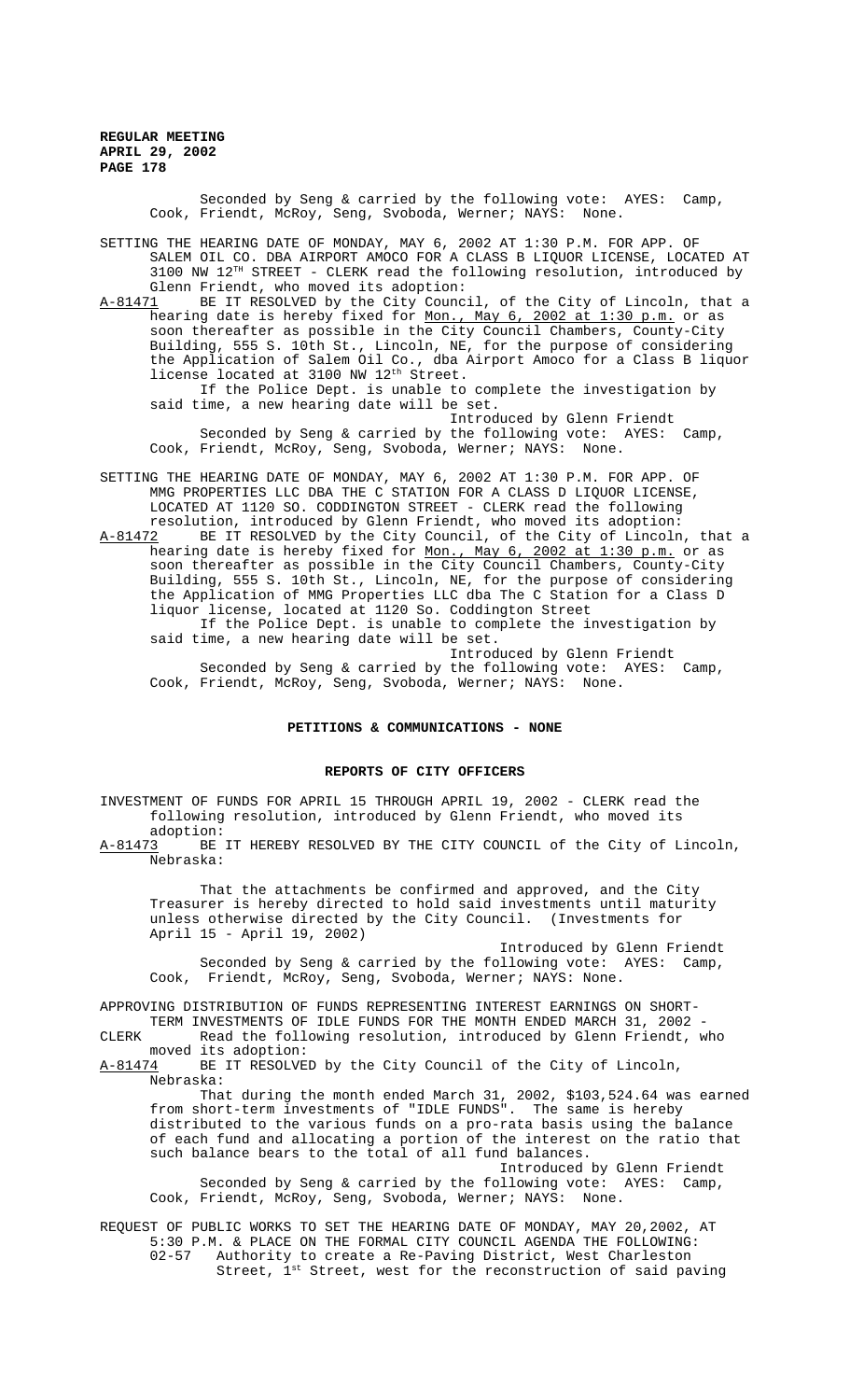and to assess the costs thereof against the benefitted property.

|       | $02 - 58$ | Authority to create an Improvement District in SW 8 <sup>th</sup> Street, |
|-------|-----------|---------------------------------------------------------------------------|
|       |           | West C Street north approximately 175 feet; and, authority to             |
|       |           | acquire right-of-way needed to open SW $8th$ Street to Hanneman           |
|       |           | Drive as dedicated with Muff's 5 <sup>th</sup> Addition plat.             |
| CLERK |           | Requested to set the hearing date of Monday, May 20, 2002 at              |
|       |           | 5:30 p.m.:                                                                |

SENG So moved.

Seconded by Svoboda & carried by the following vote: AYES: Camp, Cook, Friendt, McRoy, Seng, Svoboda, Werner; NAYS: None.

#### **ORDINANCES - 1ST READING**

- AMENDING TITLE 20 OF THE LINCOLN MUNICIPAL CODE BY ADDING A NEW CHAPTER 20.10 TO ADOPT THE 2000 EDITION OF THE INTERNATIONAL RESIDENTIAL CODE REGULATING AND CONTROLLING THE DESIGN, CONSTRUCTION, QUALITY OF MATERIALS, ERECTION, INSTALLATION, ALTERATION, REPAIR, LOCATION, RELOCATION, REPLACEMENT, ADDITION TO, USE OR MAINTENANCE OF ONE- AND TWO-FAMILY DWELLINGS AND TOWNHOUSES IN THE CITY OF LINCOLN - CLERK read an ordinance, introduced by Glenn Friendt, amending Title 20 of the LMC by adding a new Chapter 20.10 to adopt the 2000 Edition of the International Residential Code regulating and controlling the design, construction, quality of materials, erection, installation, alteration, repair, location, relocation, replacement, addition to, use or maintenance of one-and two-family dwellings and townhouses in the City of Lincoln, the first time.
- AMENDING TITLE 20 OF THE LINCOLN MUNICIPAL CODE BY CREATING A NEW CHAPTER 20.08 TO ADOPT THE 2000 EDITION OF THE INTERNATIONAL BUILDING CODE, WITH AMENDMENTS, ADDITIONS AND DELETIONS THERETO, TO ESTABLISH THE MINIMUM REGULATIONS GOVERNING THE CONDITIONS AND MAINTENANCE OF ALL PROPERTY, BUILDINGS AND STRUCTURES; TO PROVIDE THE STANDARDS FOR SUPPLIED UTILITIES AND FACILITIES AND OTHER PHYSICAL THINGS AND CONDITIONS ESSENTIAL TO ENSURE THAT STRUCTURES ARE SAFE, SANITARY AND FIT FOR OCCUPATION AND USE; AND TO PROVIDE FOR THE CONDEMNATION OF BUILDINGS AND STRUCTURES UNFIT FOR HUMAN OCCUPANCY AND USE AND THE DEMOLITION OF SUCH STRUCTURES, WITHIN THE CITY OF LINCOLN - CLERK read an ordinance, introduced by Glenn Friendt, amending Title 20 of the LMC by creating a new chapter 20.08 to adopt the 2000 Edition of the International Building Code, with amendments, additions and deletions thereto, to establish the minimum regulations governing the conditions and maintenance of all property, buildings and structures; to provide the standards for supplied utilities and facilities and other physical things and conditions essential to ensure that structures are safe, sanitary and fit for occupation and use; and to provide for the condemnation of buildings and structures unfit for human occupancy and use and the demolition of such structures, within the city of Lincoln, the first time.
- AMENDING TITLE 19 OF THE LINCOLN MUNICIPAL CODE TO ADOPT THE INTERNATIONAL FIRE CODE 2000 EDITION WITH AMENDMENTS - CLERK read an ordinance, introduced by Glenn Friendt, amending Title 19 of the LMC to adopt the International Fire Code 2000 Edition with amendments, the first time.

# **ORDINANCES - 3RD READING**

AMENDING CHAPTER 10.16 OF THE LINCOLN MUNICIPAL CODE TO DELETE EXISTING LANGUAGE RELATING TO SUSPENDED LICENSES; ADDING A NEW SECTION RELATING TO OPERATION OF A MOTOR VEHICLE WHEN AN OPERATOR'S PRIVILEGE HAS BEEN SUSPENDED OR REVOKED BY A COURT PURSUANT TO LAW OR BY THE DIRECTOR OF THE STATE DEPARTMENT OF MOTOR VEHICLES; AND ADDING A NEW SECTION RELATING TO OPERATION OF A MOTOR VEHICLE WHEN AN OPERATOR'S PRIVILEGE HAS BEEN SUSPENDED BUT IS OTHERWISE CAPABLE OF BEING REINSTATED - CLERK read an ordinance, introduced by Jon Camp, amending Chapter 10.16 of the LMC to delete existing language relating to suspended licenses; adding a new section relating to operation of a motor vehicle when an operator's privilege has been suspended ore revoked by a court pursuant to law or by the director of the State Dept. of Motor Vehicles; and adding a new section relating to operation of a motor vehicle when an operator's privilege has been suspended but is otherwise capable of being reinstated, the third time.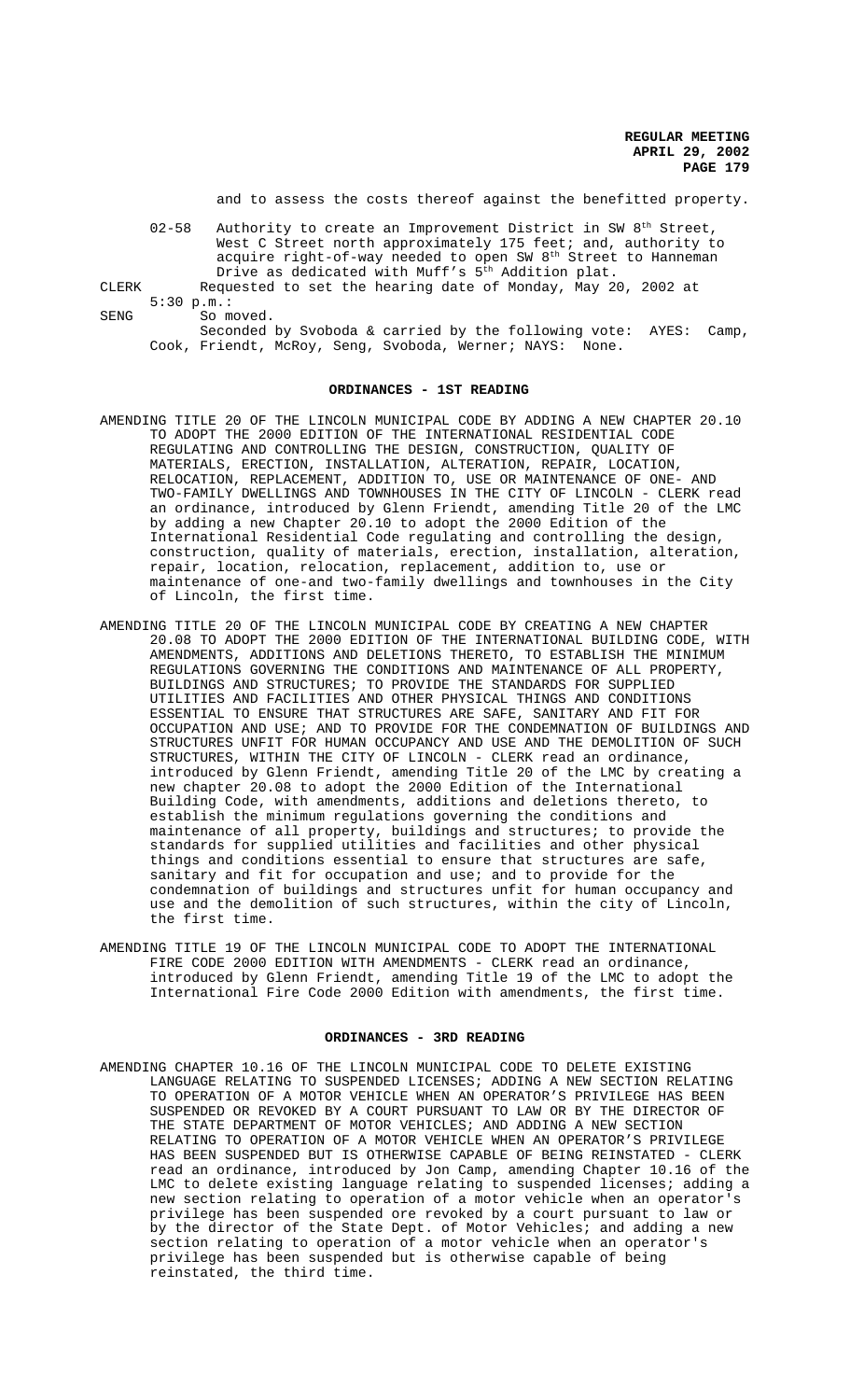CAMP Moved to pass the ordinance as read. Seconded by Seng & carried by the following vote: AYES: Camp, Cook, Friendt, McRoy, Seng, Svoboda, Werner; NAYS: None. The ordinance, being numbered **17992**, is recorded in Ordinance Book 25, Page

CHANGE OF ZONE 3360 - APPLICATION OF HERB AND KATIE REESE FOR A CHANGE OF ZONE FROM R-4 RESIDENTIAL TO O-2 SUBURBAN OFFICE ON PROPERTY GENERALLY LOCATED AT S. 49TH STREET AND LOWELL AVENUE - CLERK read an ordinance, introduced by Jon Camp, the application of Herb and Katie Reese for a Change of Zone from R-4 Residential to O-2 Suburban office of property generally located at S. 49th Street and Lowell Avenue, the third time. CAMP Moved to pass the ordinance as read. Seconded by Seng & **LOST** by the following vote: AYES: Camp,

Svoboda; NAYS: Cook, Friendt, McRoy, Seng, Werner. The ordinance, having **LOST**, was assigned File **#38-4401** & was placed on file in the Office of the City Clerk.

## **MISCELLANEOUS BUSINESS**

#### **PENDING LIST -**

CAMP Moved to extend the Pending List to May 6, 2002. Seconded by Seng & carried by the following vote: AYES: Camp, Friendt, McRoy, Svoboda, Werner; NAYS: None; ABSENT: Cook, Seng.

# **UPCOMING RESOLUTIONS** -

CAMP Moved to approve the resolutions to have Public Hearing on May 6, 2002. Seconded by Seng & carried by the following vote: AYES: Camp, Friendt, McRoy, Svoboda, Werner; NAYS: None; ABSENT: Cook, Seng.

### **ADJOURNMENT**

# **8:30 P.M.**

CAMP Moved to adjourn the City Council meeting of April 29, 2002. Seconded by Seng & carried by the following vote: AYES: Camp, Friendt, McRoy, Svoboda, Werner; NAYS: None; ABSENT: Cook, Seng. So ordered.

 $\overline{a}$ 

Joan Ross, City Clerk

\_\_\_\_\_\_\_\_\_\_\_\_\_\_\_\_\_\_\_\_\_\_\_\_\_\_\_\_\_\_\_\_\_\_\_\_\_\_\_\_\_\_\_\_\_\_ Glenna Graupmann, Office Assistant III